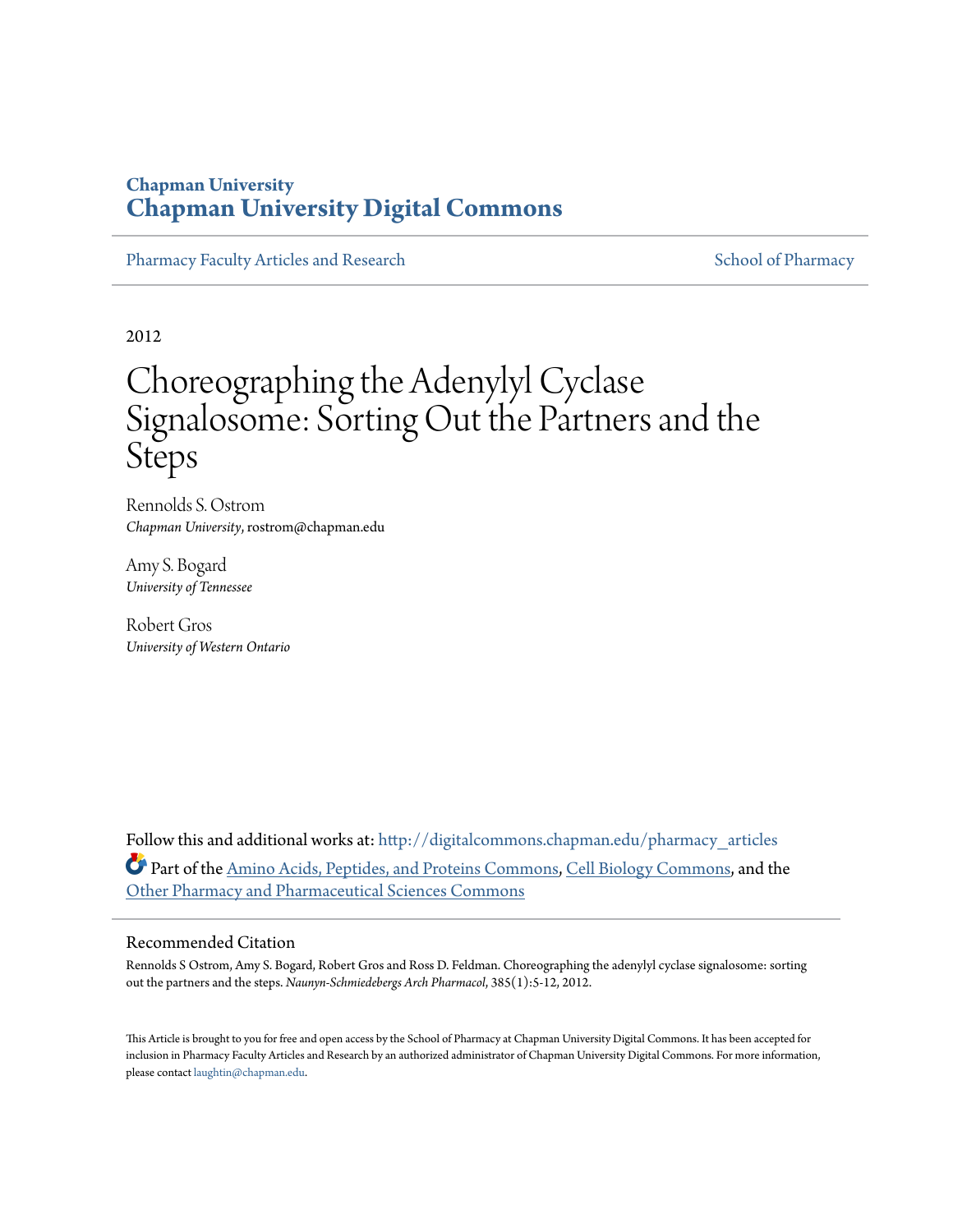# Choreographing the Adenylyl Cyclase Signalosome: Sorting Out the Partners and the Steps

#### **Comments**

This article was originally published in *Naunyn-Schmiedeberg's Archives of Pharmacology*, volume 385, issue 1, in 2012. [DOI: 10.1007/s00210-011-0696-9](http://dx.doi.org/10.1007/s00210-011-0696-9)

### **Copyright**

Springer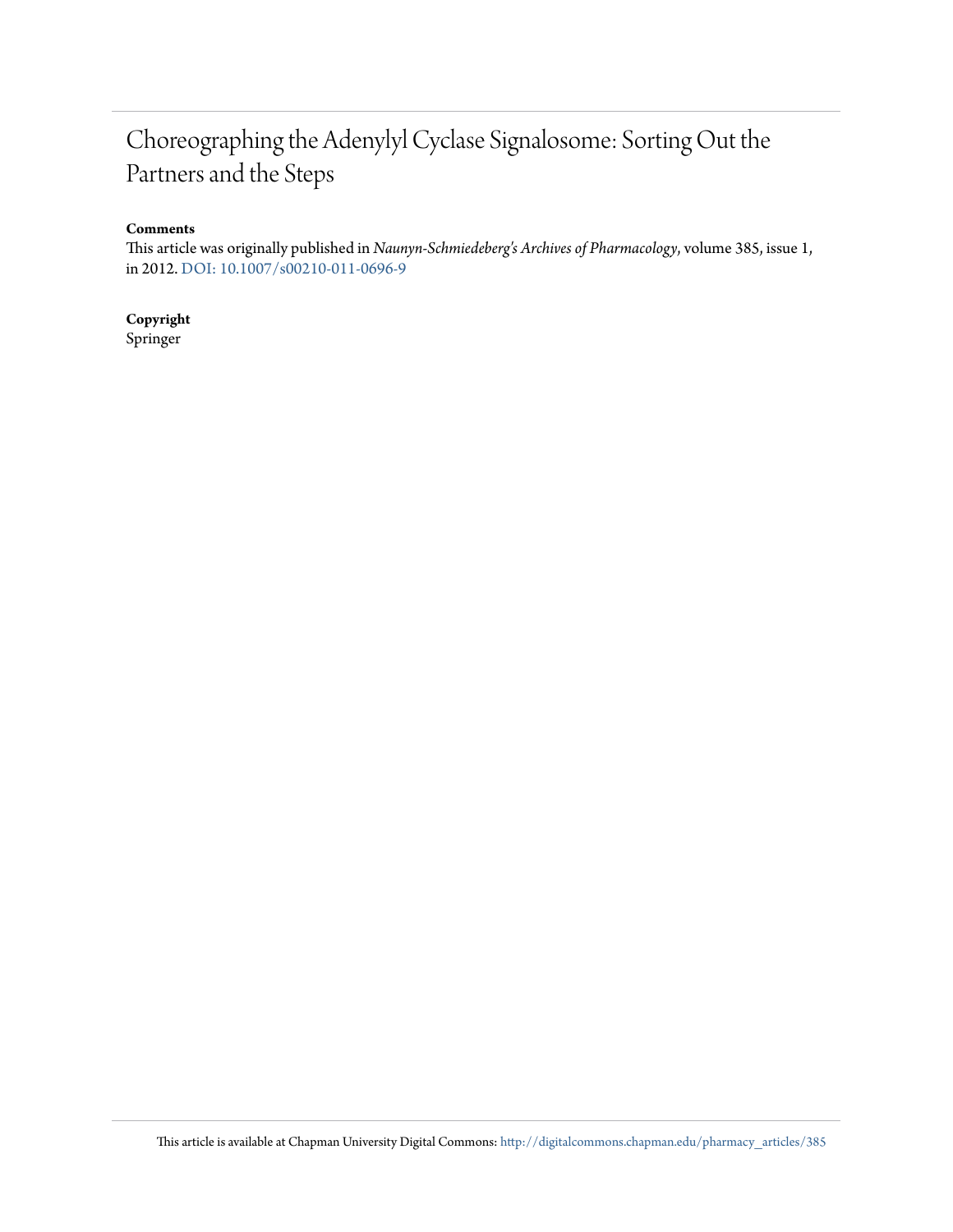### **Choreographing the adenylyl cyclase signalosome: sorting out the partners and the steps**

Rennolds S Ostrom<sup>1</sup>, Amy S. Bogard<sup>1</sup>, Robert Gros<sup>2,3,4</sup>, Ross D. Feldman<sup>2,3,4</sup>

Department of Pharmacology<sup>1</sup> College of Medicine University of Tennessee Health Science Center Memphis, Tennessee Departments of Medicine<sup>2</sup> and of Physiol and ogy & Pharmacology<sup>3</sup>, Schulich School of Medicine & Dentistry, and Vascular Biology Research Group<sup>4</sup>, Robarts Research Institute University of Western Ontario London, Canada

*Running Title:* The adenylyl cyclase signalosome

#### *Corresponding Author:*

Ross D Feldman, MD Robarts Research Institute. 100 Perth Dr. PO Box 5015, Stn B London, ON, Canada N6A 5K8 Tel: (519) 931-5717 Fax: (519) 931-5222 Email: feldmanr@lhsc.on.ca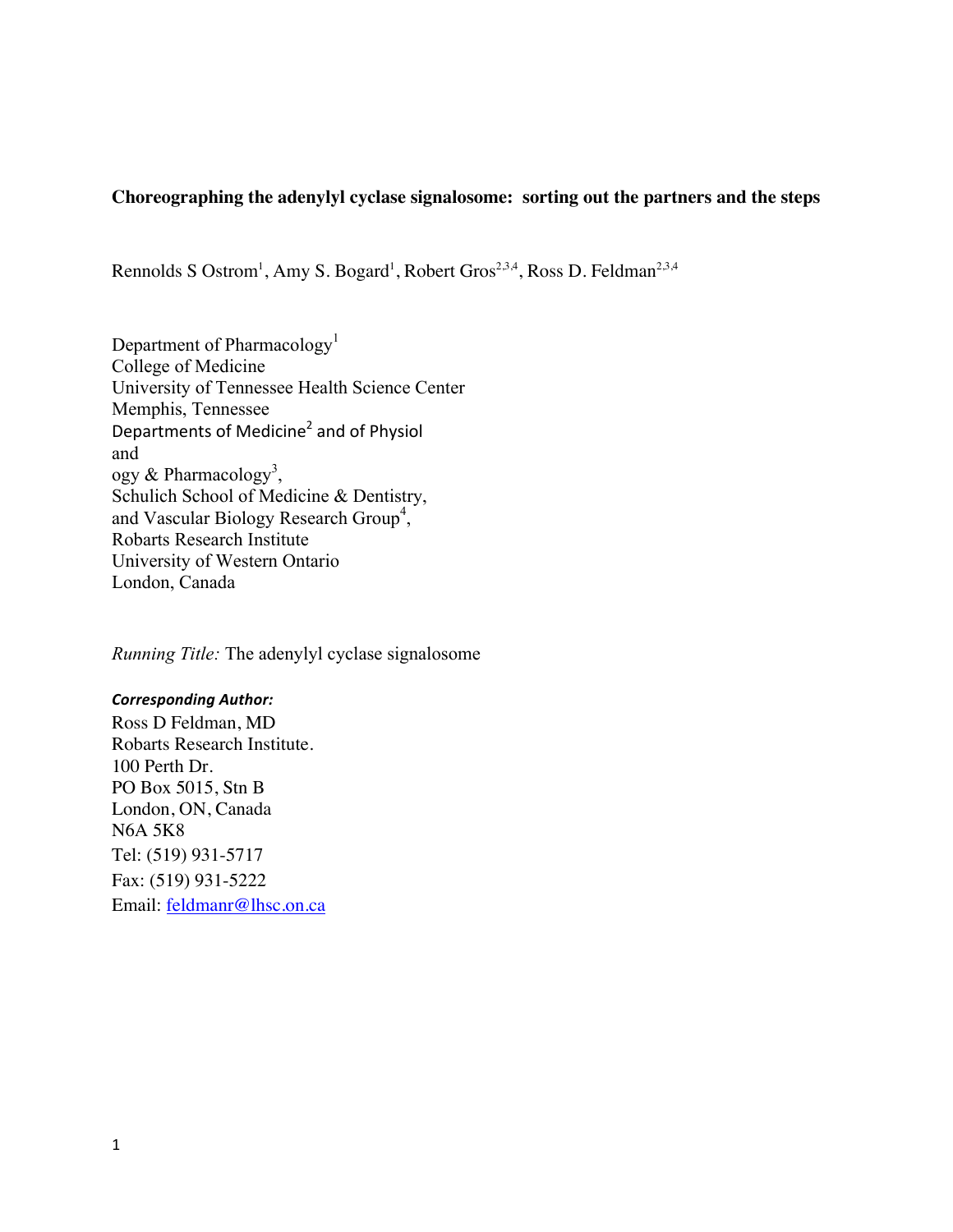#### **ABSTRACT**

Adenylyl cyclases are a ubiquitous family of enzymes and are critical regulators of metabolic and cardiovascular function. Multiple isoforms of the enzyme are expressed in a range of tissues. However, for many processes the adenylyl cyclase isoforms have been thought of as essentially interchangeable, with their impact more dependent on their common actions to increase intracellular cAMP content regardless of the isoform involved. It has long been appreciated that each subfamily of isoforms demonstrate a specific pattern of "upstream" regulation, i.e., specific patterns of ion dependence (e.g., calcium-dependence) and specific patterns of regulation by kinases (PKA, PKC, raf). However, more recent studies have suggested that adenylyl cyclase isoform-selective patterns of signaling are a wide-spread phenomenon. The determinants of these selective signaling patterns relate to a number of factors, including: i) selective coupling of specific adenylyl cyclase isoforms with specific GPCRs, ii) localization of specific adenylyl cyclase isoforms in defined structural domains (AKAP complexes, caveolin/lipid rafts) and iii) selective coupling of adenylyl cyclase isoforms with specific downstream signaling cascades important in regulation of cell growth and contractility. The importance of isoform-specific regulation has now been demonstrated both in mouse models as well as in humans.

Adenylyl cyclase has not been viewed as a useful target for therapeutic regulation, given the ubiquitous expression of the enzyme and the perceived high risk of off-target effects. Understanding which isoforms of adenylyl cyclase mediate distinct cellular effects would bring new significance to the development of isoform-specific ligands to regulate discrete cellular actions.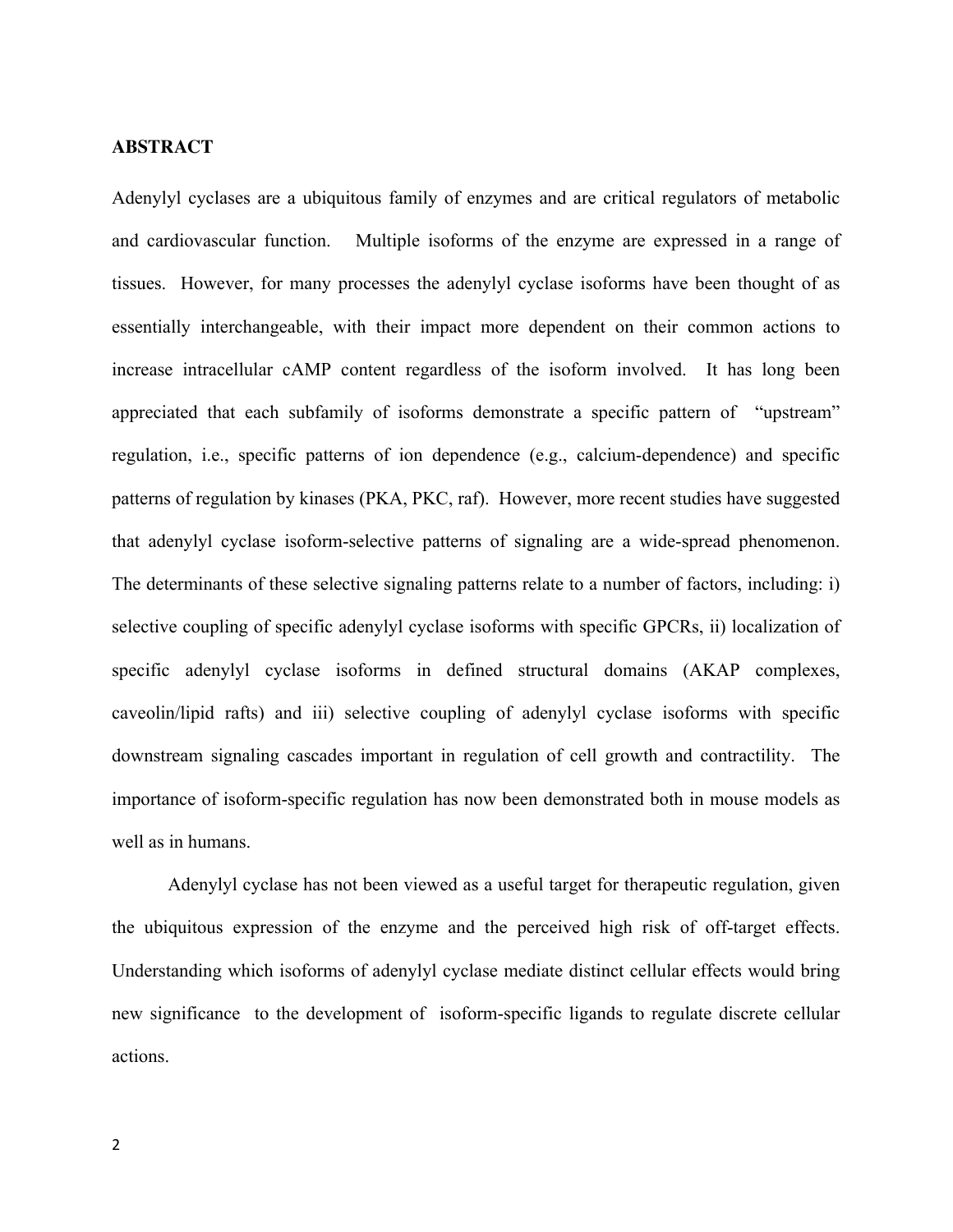#### **INTRODUCTION**

The adenylyl cyclases are a ubiquitously expressed family of enzymes that catalyze the generation of cyclic adenosine monophosphate (cAMP) from adenosine triphosphate (ATP). Adenylyl cyclases regulate a broad range of cellular functions (Cooper et al., 1995, Hanoune and Defer, 2001, Patel et al., 2001). These enzymes are critical effectors for a number of G protein– coupled receptors (GPCRs). Adenylyl cyclase activation has been suggested to be the ratelimiting step in the GPCR signaling cascade (Ostrom et al., 2000).

The adenylyl cyclases have been extensively and perhaps even exhaustively studied. Since their initial descriptions in the 1960's more than 20,000 papers have been published that include the search terms adenylyl/adenylate cyclase or cyclic AMP, including almost 700 reviews. Further, the field of adenylyl cyclases/cAMP biology has been the basis of 3 Nobel Prize awards include those of Earl Sutherland (1971), Ed Fischer/Ed Krebs (1992) and Al Gilman/Marty Rodbell (1994). Thus, in 2011 it might be reasonable to ask whether there is anything new that a reader could expect to glean from yet another review in this very well-tilled field of research. In this short review we would like to focus on two aspects of cAMP/adenylyl cyclase biology that are perhaps less appreciated but critical for the understanding of this crucial second messenger system.

The basis of this brief review will be to discuss and dispel a widely held but probably untenable belief about the basic workings of this system, viz. that because of the ubiquity of adenylyl cyclases and the very common effects of all isoforms of the family, the development of therapeutic strategies based on isoform-selective regulation is a "fool's errand". In contrast to this widely-held belief, the major focus of this review will be to highlight that: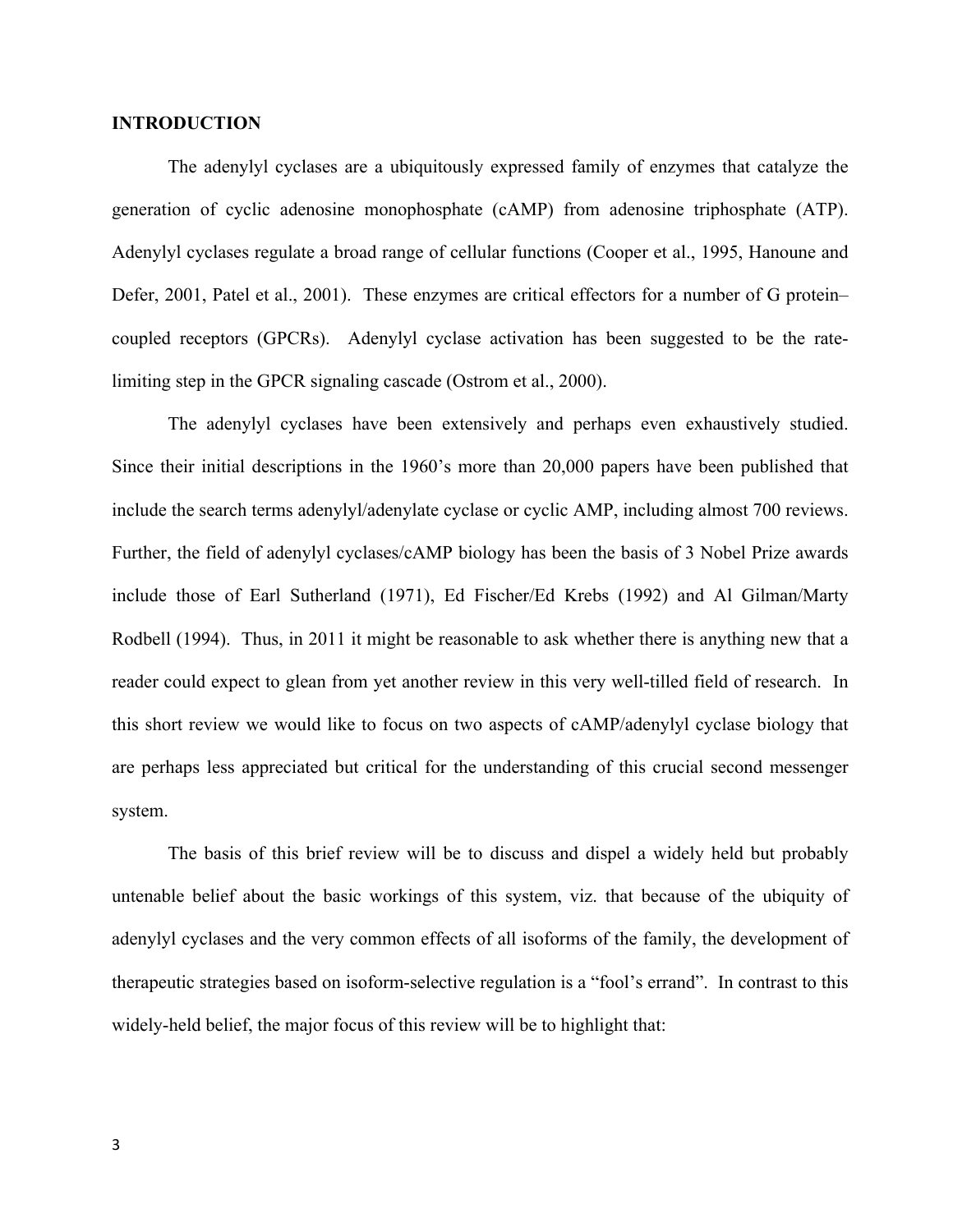- 1) The effects mediated by adenylyl cyclase isoforms are critically dependent on the isoformselective "signalosomes" in which they are situated, and
- 2) Regulation of specific isoforms would be expected (and do) have significant impact on cardiovascular and respiratory regulation

#### **ADENYLYL CYCLASE ISOFORMS AND ISOFORM-SPECIFIC REGULATION**

Adenylyl cyclases comprise a family of nine membrane-bound isoforms grouped into 3 major subfamilies, comprising: Group 1: AC1, AC3, AC8, Group 2: AC2, AC4, AC7 and Group 3: AC5, AC6 (Patel et al., 2001). Additionally, AC9 has been characterized as a distinct (and atypical) isoform(Premont et al., 1996)(Sunahara and Taussig, 2002) with restricted expression, and a soluble adenylyl cyclase has been characterized that is the predominant form in mammalian sperm (Wuttke et al., 2001). Each isoform has a specific pattern of tissue/organ distribution and a specific pattern of regulation by G proteins, calcium/calmodulin, and protein kinases (Thomas and Hoffman, 1996, Harry et al., 1997, Wang and Brown, 2004). For example, Raf kinases regulate AC2, AC5 and AC6, whereas they do not regulate AC1 (Ding et al., 2004) (Table 1).

 The distribution of adenylyl cyclase isoforms varies between tissues (Cooper, 2003). Further, the effects of adenylyl cyclase activation in regulating several cellular functions, including cell growth, qualitatively differ between tissues (Lee et al., 2001, Wong et al., 2001).

Although there are multiple G protein-dependent mechanisms regulating the function of adenylyl cyclase, it has been believed that the consequence of activation of any of the isoforms is singular (i.e., that cAMP generation mediates the same effect regardless of the isoform involved in the process). However, recent studies have suggested that there are many important examples of isoform-specific signaling especially in regulation of cardiovascular and respiratory function.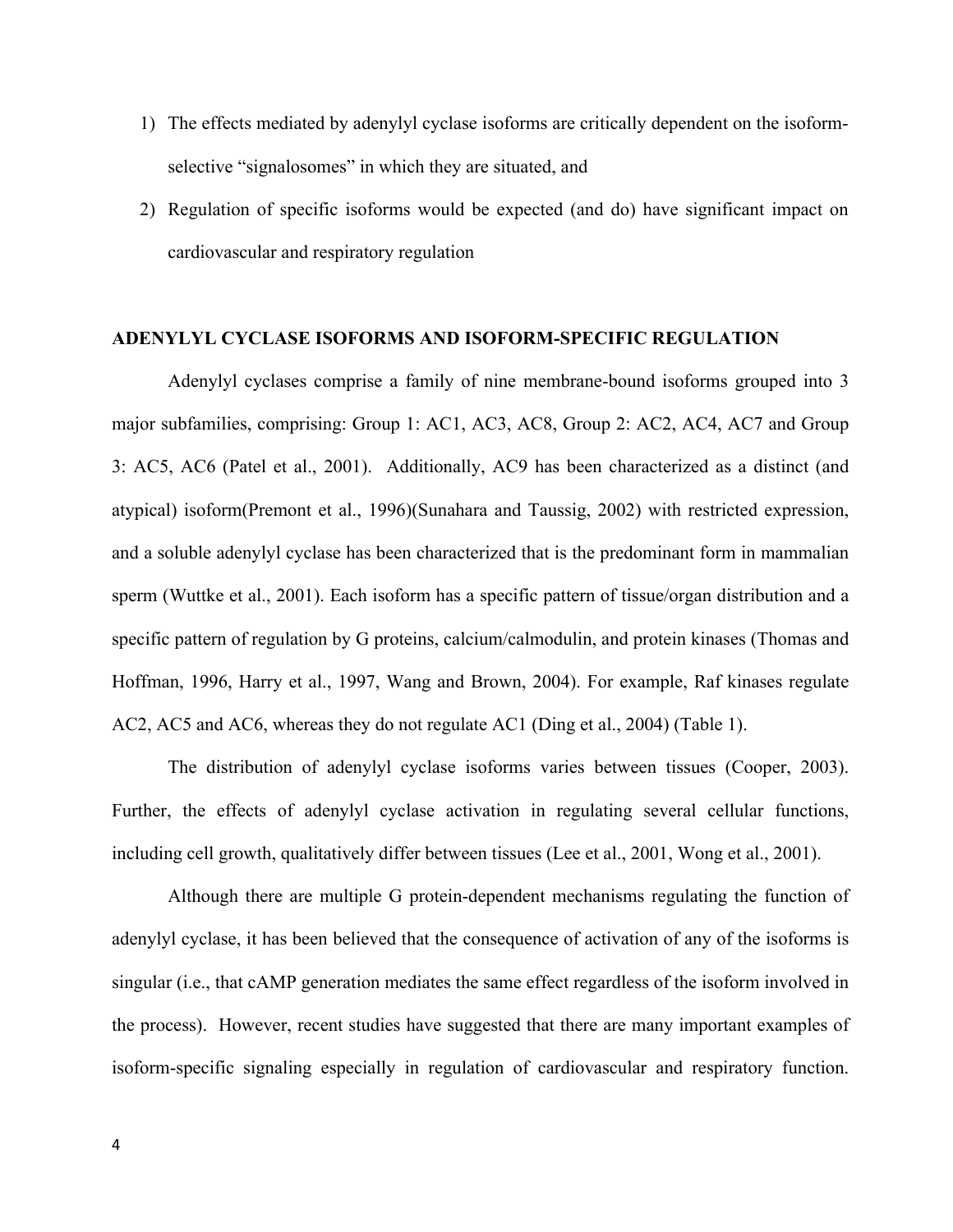These relate in part, to the organization of specific adenylyl cyclase isoforms in distinct cellular compartments and (perhaps consequently) association of specific adenylyl cyclase isoforms with specific G protein coupled receptor/G protein complexes as well as with particular downstream effectors.

#### **ADENYLYL CYCLASE COMPARTMENTATION MODELS**

Adenylyl cyclase isoforms have been localized in several structural cellular compartments. The best characterized are their association with caveolar and lipid raft microdomains and in complexes with A-kinase anchoring proteins (AKAPs)(Dessauer, 2009).

Specific receptors, adenylyl cyclase isoforms and downstream effectors are targeted to lipid rafts and/or caveolae, creating discrete signaling compartments that allow common signaling pathways to generate a variety of situation-specific responses. A number of studies have demonstrated AC isoform-specific coupling to specific GPCR's, and this coupling reflects the colocalization of receptors and given AC isoforms in lipid rafts. Overexpression of AC6 in rat neonatal myocytes enhances cAMP production in response to the ß-adrenergic receptor (ßAR) agonist isoproterenol without affecting response to stimulation of other  $G_{as}$ -coupled receptors such as adenosine  $A_2$ , histamine  $H_2$  and glucagon receptors (Ostrom et al., 2000). This selective coupling is seemingly explained by the observation that AC6 colocalizes with ßAR in caveolae/lipid rafts in rat neonatal ventricular myocytes but other GPCR are excluded from these domains. AC6 more efficiently couples to  $\beta_1AR$  than  $\beta_2AR$  in these cells, likely due to 4-fold higher expression of  $\beta_1AR$  and movement of  $\beta_2AR$  out of caveolae following activation (Ostrom et al., 2001).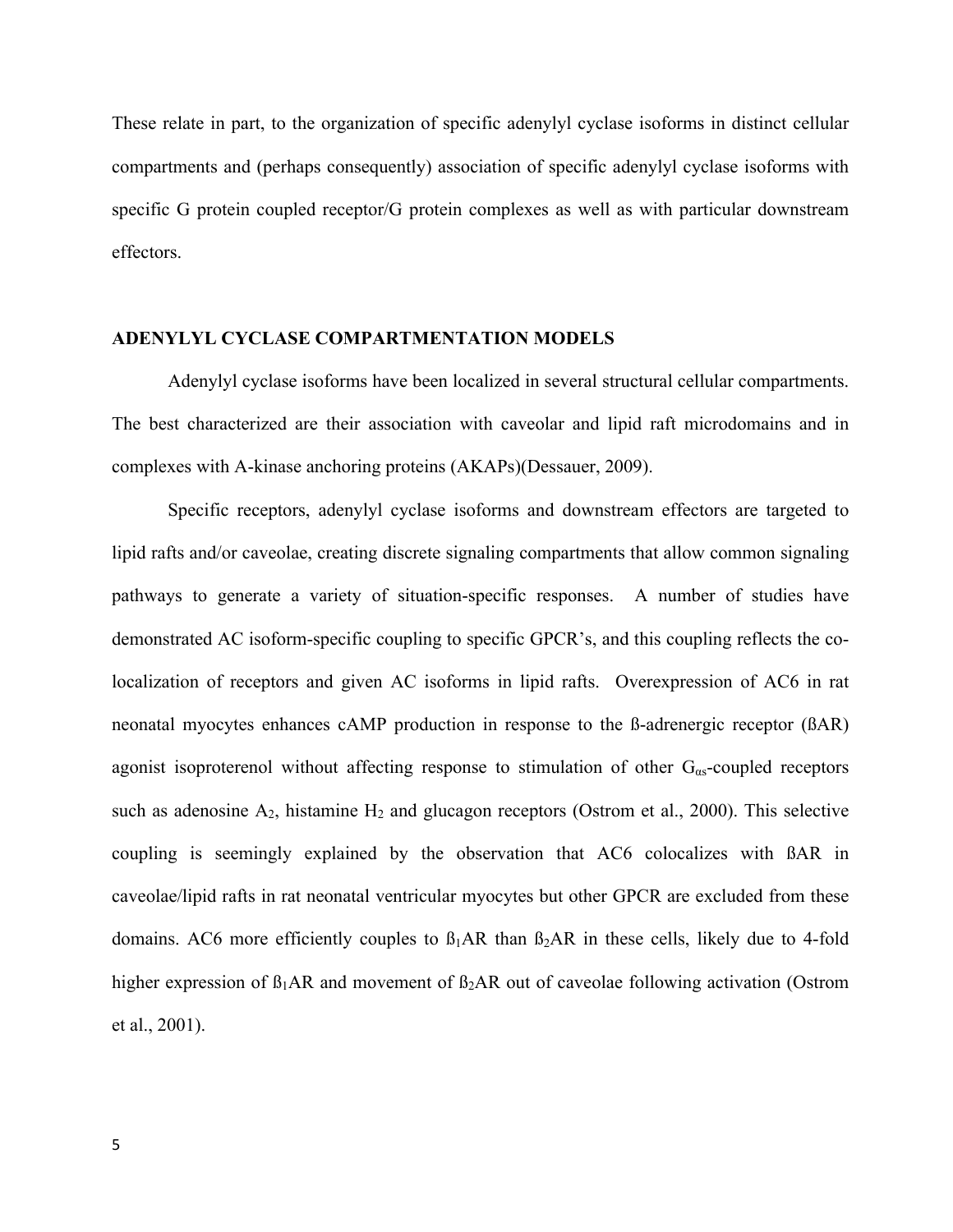In human bronchial smooth muscle cells, ßAR preferentially signals via activation of AC6, which coexists with  $\beta_2AR$  in lipid rafts (Bogard et al., 2011). In these same cells  $EP_2R$  act through ßγ-stimulable, and calcium insensitive, cyclases (AC2 and AC4) that are expressed exclusinvely in non-raft fractions of the plasma membrane. Thus, ACs appear to have isoform-specific localization with respect tor lipid rafts and non-raft domains and this feature is consistent across many cell types (Fagan et al., 2000, Ostrom et al., 2000, Ostrom et al., 2002, Smith et al., 2002, Ostrom and Insel, 2004). Such compartmentation in plasma membrane microdomains appears responsible, in part, for the observed selective coupling between GPCR and specific adenylyl cyclase isoforms.

Notably, preferential coupling of specific adenylyl cyclase isoforms with specific receptors may be regulatable- adding an additional level of complexity. In uterine smooth muscle,  $\alpha_2$ adrenoceptors switch from being adenylyl cyclase inhibitory to stimulatory during mid-term pregnancy (Zhou et al., 2000). Subsequent studies demonstrated that upregulation of AC2 and the consequent switch in  $\alpha_2$  adrenoceptors effects on adenylyl cyclase activity being predominantly mediated through this isoform being the most likely responsible mechanism (Zhou et al., 2007). Whether this shift parallels a change in compartmentation of either receptor or adenylyl cyclase isoforms remains to be determined.

In addition to placing specific AC isoforms and receptors in close proximity, lipid rafts appear to play a role in cyclase regulation by capacitative calcium entry (CCE). AC6 is inhibited by CCE but not calcium from intracellular stores or ionophore-mediated entry (Cooper et al., 1995). The fast  $Ca^{2+}$  chelator BAPTA is able to block CCE impact on cyclase activity, but EGTA, a chelator with similar affinity but slower binding rate, has no effect on cAMP production (Fagan et al., 1998). The lack of EGTA effect suggests AC is located near sites of CCE.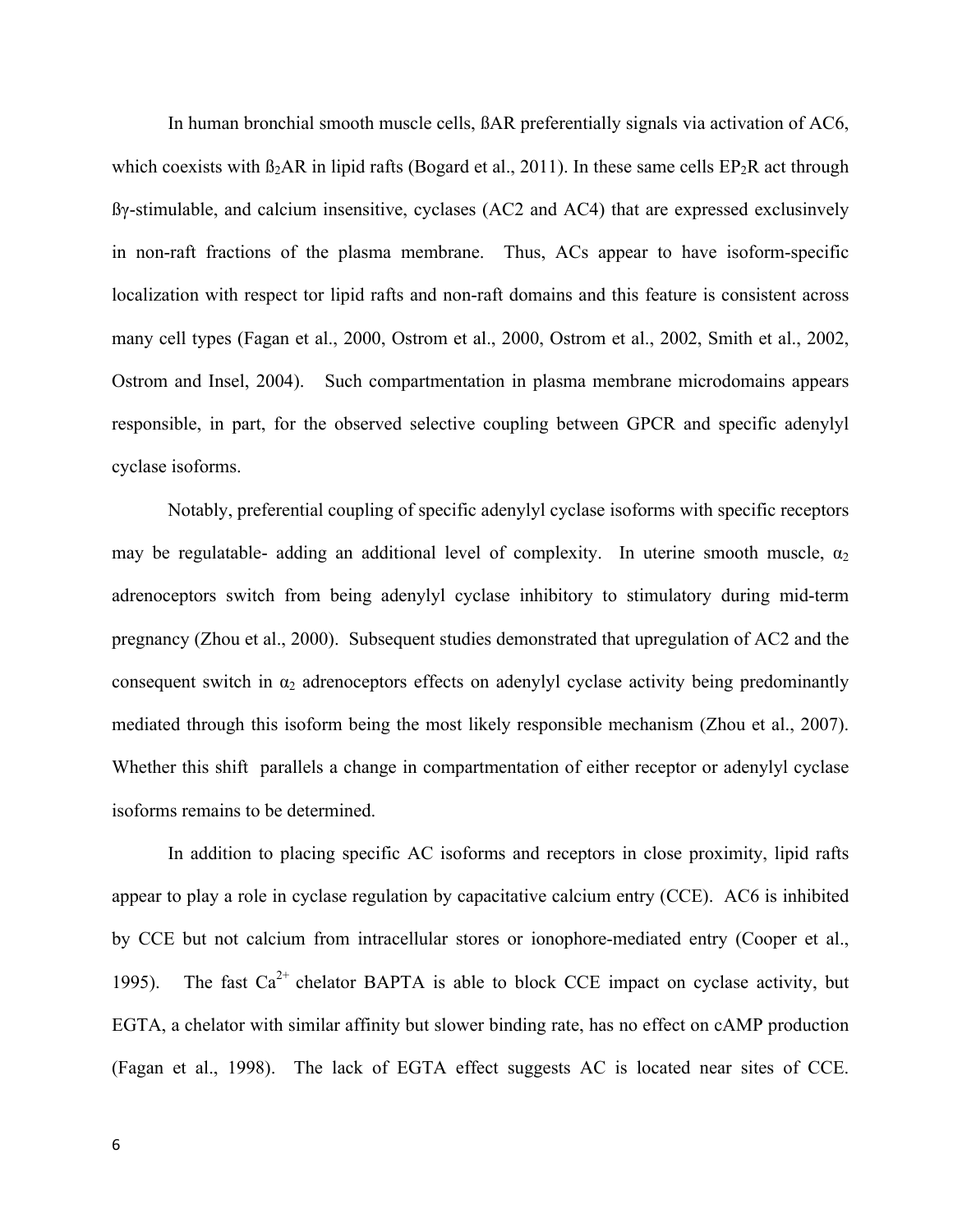Disrupting lipid rafts removes CCE regulation of AC6 without affecting CCE itself, and these features return upon lipid raft restoration (Fagan et al., 2000). Lipid rafts seem important for association of calcium–sensitive cyclases and sites of CCE, while the cytoskeleton does not appear to play a role since disruption of the cytoskeleton by a number of compounds does not affect the ability of CCE to inhibit Ca-sensitive AC (Fagan et al., 1998).

Studies of numerous cell types make clear that AC isoforms are stratified as either lipid raft localized or non-raft localized (Ostrom and Insel, 2004). One then wonders how ACs are localized in these respective lipid domains. Protein-lipid interactions, protein-protein interactions and post-translational modifications are all likely mechanisms. This question has been examined using a number of different approaches. Two separate studies have revealed the importance of the intracellular C1 and C2 domains in targeting adenylyl cyclase to lipid rafts. Crossthwaite et al. made several chimeric proteins combining various portions of raft localized AC5 and non-raft AC7 and found that the intracellular, and not transmembrane domains, direct localization to lipid rafts (Crossthwaite et al., 2005). Thangavel et al. created a series of AC6 fragments and truncated proteins (Thangavel et al., 2009). C1 and C2 fragments of AC6 localize to bouyant fractions and co-immunoprecipitate with caveolin-1 (Thangavel et al., 2009). These studies indicate that the transmembrane domains do not play a role in targeting cyclase to lipid rafts, implying that interactions with membrane lipids are probably not as important as protein-protein interactions for raft localization of these isoforms.

One protein that is known to localize to caveolae and act as a scaffolding molecule for various signaling proteins is caveolin. Caveolin-1 does not appear to be responsible for anchoring cyclases in lipid rafts, since cardiac fibroblasts isolated from cav-1 knockout mice displayed the same expression and localization of cyclases (Thangavel et al., 2009). In addition, HEK-293 cell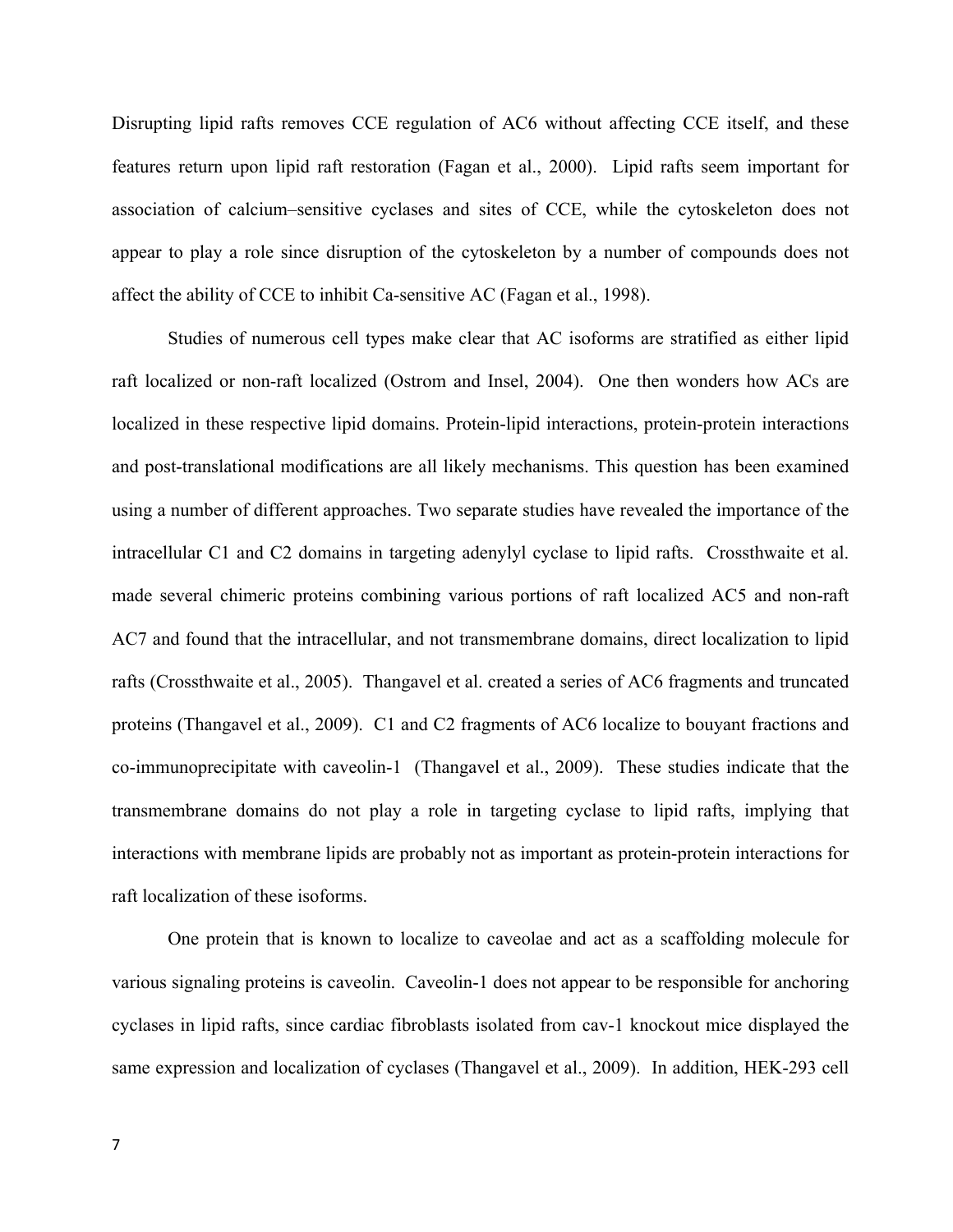lines that do not express caveolin proteins still target overexpressed AC6 to lipid rafts (Thangavel et al., 2009).

Although it has been demonstrated that the intracellular domains are enough to target cyclase fragments or chimeric proteins to lipid rafts, preventing glycosylation on extracellular loops also stops AC8 from localizing to lipid rafts (Pagano et al., 2009). It is possible that glycosylation facilitates interaction with proteins that are involved in targeting molecules to lipid rafts. Interestingly, the non-raft localized form of AC8 is still regulated by CCE, and (as with native AC8) this regulation is eliminated by MßCD-mediated cholesterol depletion in a reversible manner. Thus, intact lipid rafts are required for CCE regulation of AC activity even when the cyclase is not located in them.

The balance of data indicate that lipid rafts bring together a subset of signaling molecules and may facilitate coupling of specific AC isoforms with certain GPCR's and other signaling proteins, helping to direct specific responses.

Another way cells can bring signaling molecules together for specific pathways and regulation is through A Kinase Anchoring Proteins (AKAPs). All AKAPs have a protein kinase A (PKA) binding motif that binds the regulatory subunit of PKA, but otherwise they are quite variable (Dessauer, 2009). They can be targeted to the plasma membrane or membranes of organelles such as golgi, mitochondria or nucleus. AKAPs act as scaffolds and bring together specific combinations of kinases and their substrates as well as other components involved in a wide array of signaling pathways. Such scaffolding is important for rapid signal transduction as well as rapid termination of signaling.

AKAPs have recently been shown to interact with cyclases in an isoform-specific manner. The first isoform-specific AC-AKAP interactions were determined only a few years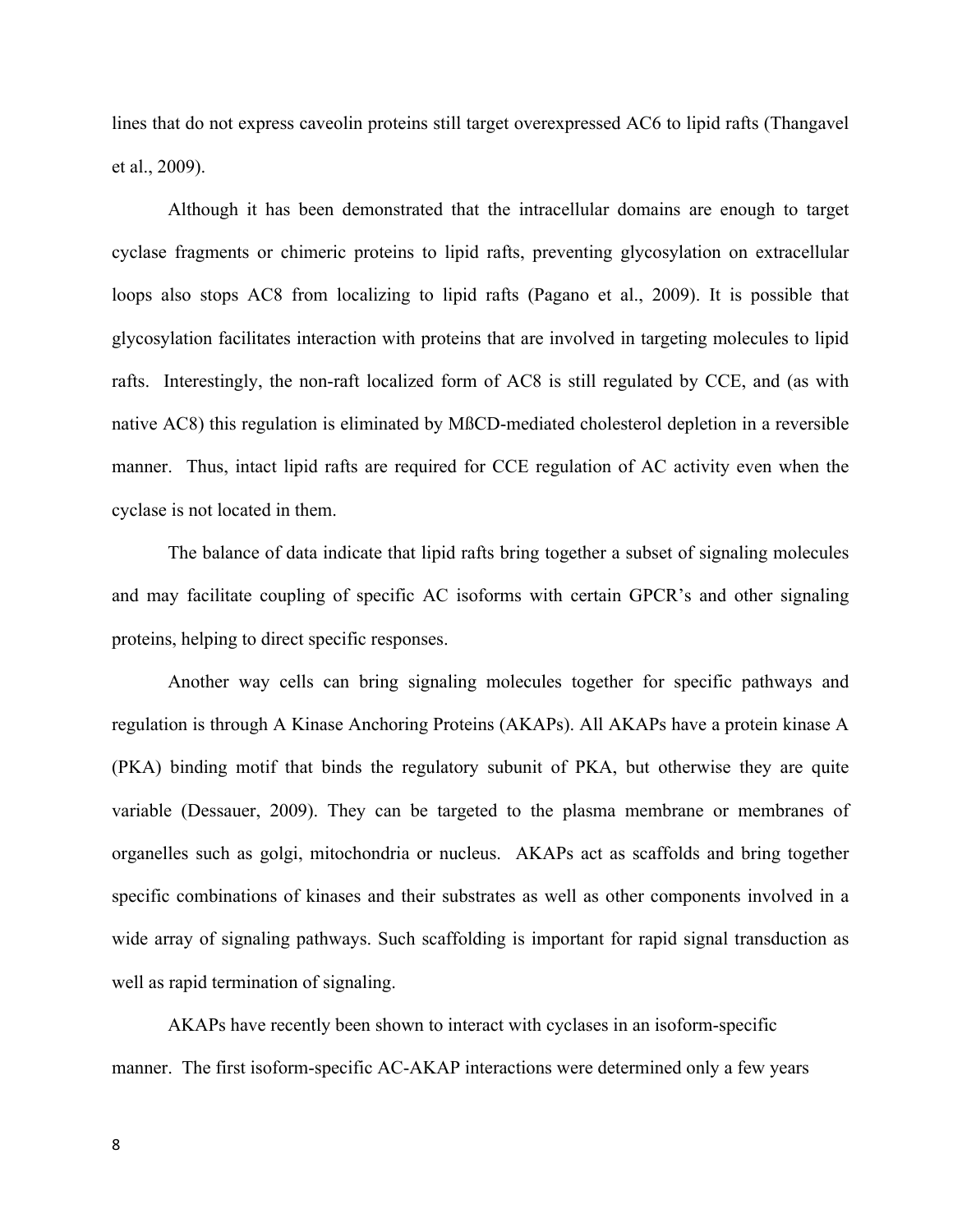ago (Bauman et al., 2006). Current research is focused on further uncovering specific AC-AKAP associations and investigating how participation in AKAP complexes contributes to the regulation of AC.

So far a conserved AC-binding domain has not been found across AKAPs. Of the sites determined to bind AC, there is little similarity among AKAPs, even when they bind the same AC isoform (Piggott et al., 2008, Kapiloff et al., 2009). Different AC isoforms can bind different locations on the same AKAP. The N terminus of AC2 interacts directly with amino acids 808- 957 of the AKAP Yotiao, but AC1, AC3 and AC9 do not interact with this site although they are bound by Yotiao (Piggott et al., 2008). Known AKAP-AC interactions include mAKAP with AC2 and AC5 (Kapiloff et al., 2009), AKAP79/150 with AC2, 3, 5, 6, 8, and 9 (Efendiev et al., 2010), and AKAP9/Yotiao with AC1, 2, 3, and 9 (Piggott et al., 2008).

AKAPs can mediate regulation of cAMP-PKA signaling in a number of ways either through direct interaction or bringing various components together in a complex. Interaction of AC8 with AKAP 79/150 appears to decrease the cyclase's sensitivity to  $Ca^{2+}$  (Willoughby et al., 2010). Yotiao acts only as a scaffold with no effect on activity of AC1 and AC9 but has an inhibitory effect on AC2 and AC3 (Piggott et al., 2008). The scaffolding of cyclases and PDEs, kinases and phosphatases, and kinase-sensitive receptors/cyclases allows tight regulation of signaling cascades. For example,  $AKAP79/150$  interacts with PKA,  $\beta_2AR$ , and several isoforms of AC including AC5 and AC6 (Bauman et al., 2006). Once activated, PKA can phosphorylate a number of substrates including ßAR (causing desensitization, G protein switching, receptor translocation) and AC (PKA phosphorylation inhibits AC5 and AC6), preventing further signaling via feedback inhibition. Other kinases such as PKC can also be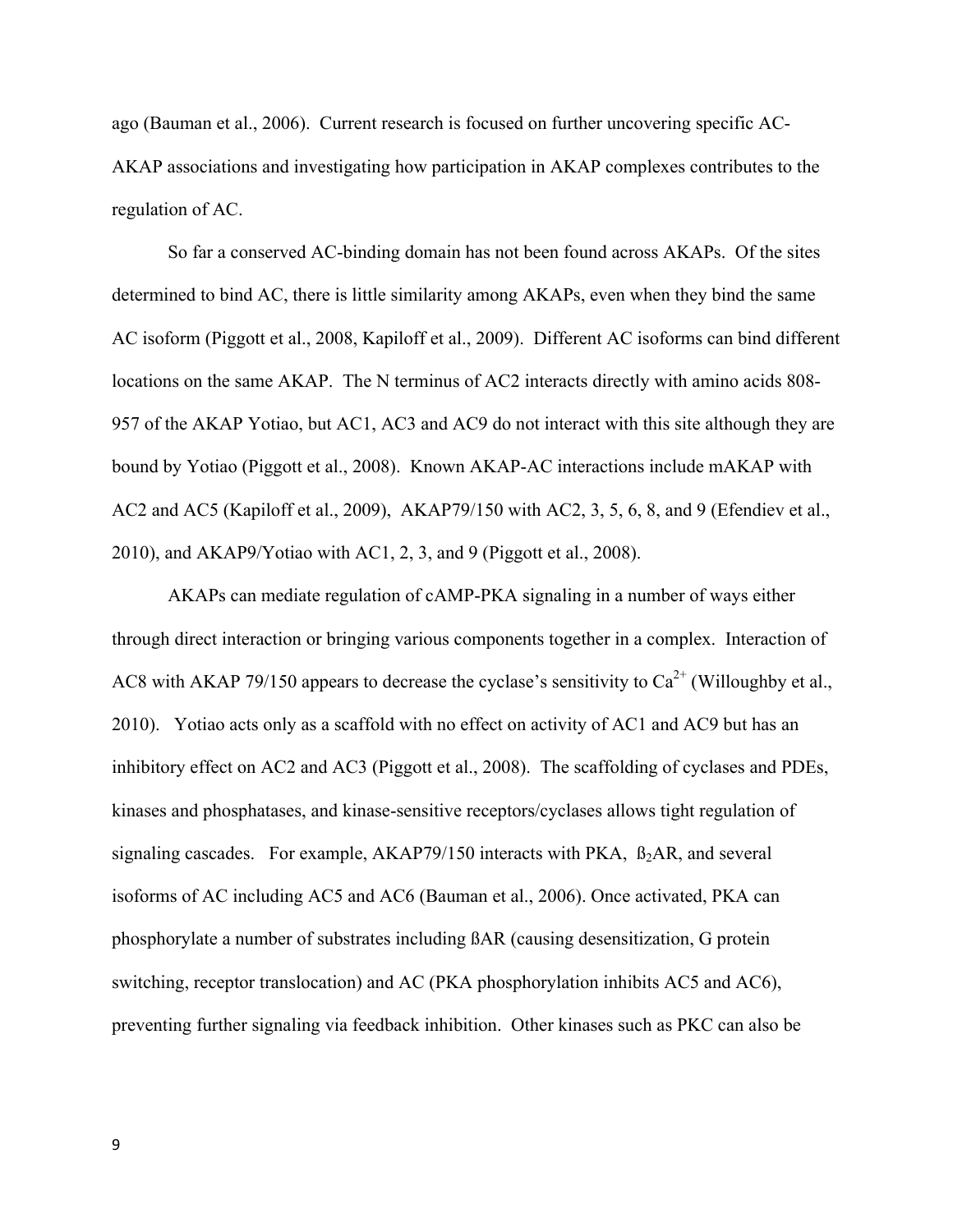anchored by AKAPs and regulate cyclases in an isoform-specific manner. PKC phoshorylation enhances activity of AC1, 2, 3, 5, and 7, but inhibits AC6 (Table 2).

The specifc AKAP-AC interactions that are defined and the role they play in cardiovascular physiology and pathophysiology has recently been reviewed (Efendiev and Dessauer, 2011).Yotiao is one AKAP whose importance in the heart has been recognized due to complications associated with mutations of the KCNQ1 subunit of the slow outward potassium channel that prevents its interaction with Yotiao. When Yotiao with its associated proteins is unable to bind the potassium channel, the normal PKA and PP1 phosphorylation and dephosphorylation of the channel is disrupted and the duration of the action potential is altered (Marx et al., 2002). The resulting arrhythmias can be lethal.

Thus, ACs are permanent residents of specialized lipid microdomains where receptors may selectively and dynamically participate in assembled singaling complexes. AKAPs are key members of such signaling complexes based on their interaction with specific AC isoforms, and bring with them PKA as well as a number of other scaffolded signaling partners. Paralleling these structural studies, there is increasing evidence of "functional" consequences of adenylyl cyclase compartmentation into isoform-specific adenylyl cyclase "signalosomes" linking these enzymes with either specific GPCR/G protein complexes and/or specific adenylyl cyclase/downstream effector complexes. However, it should be emphasized that the link between the evidence for these "structural" compartments with any specific functional adenylyl cyclase signalosome remains to be established.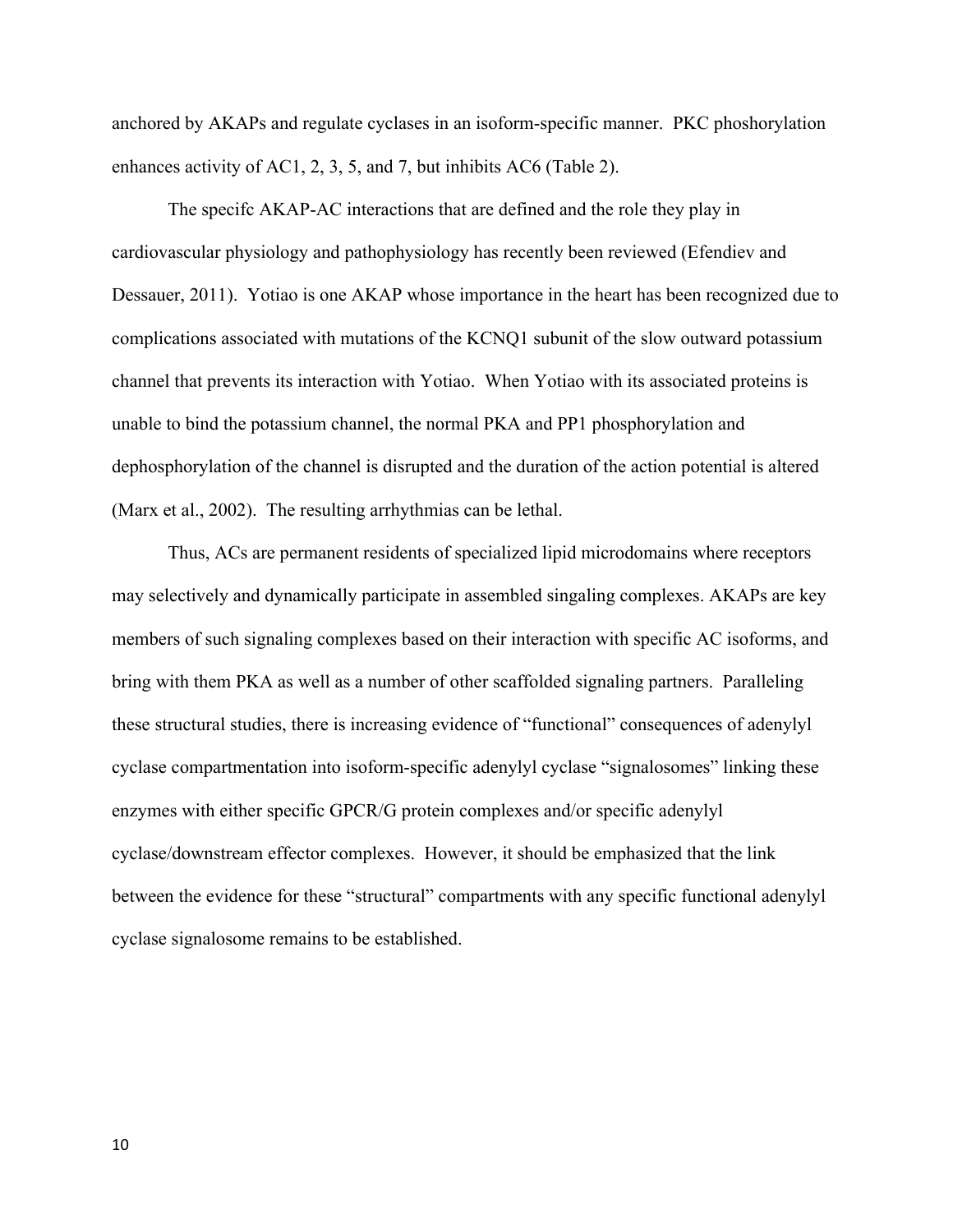# **ADENYLYL CYCLASE ISOFORM-SPECIFIC ASSOCIATION WITH DOWNSTREAM EFFECTORS**

Although, it has become increasingly clear that there is adenylyl cyclase isoform-specific linkage with "upstream" regulators of enzyme function, the consequence of adenylyl cyclase activation was seen as singular, i.e., an increase in intracellular cyclic AMP concentrations and activation of its downstream effectors, Exchange Protein Activated by cAMP (Epac) and PKA (Cooper et al., 1995, Hanoune and Defer, 2001, Patel et al., 2001). However, more recent evidence has suggested that the linkages between adenylyl cyclase and its proximate effectors (Epac and PKA) and more distal responses (growth and contractility) might also be isoformspecific (Gros et al., 2006). This has perhaps been most clearly demonstrated in vascular smooth muscle cells and with the use of adenoviral constructs expressing representative isoforms from the subfamilies of adenylyl cyclase, i.e., AC1 and AC3, AC2, AC5, and AC6. Following expression of the isoforms to equivalent levels of both protein content and stimulated catalytic activity (at least as assessed in *absence* of phosphodiesterase activity, see below), isoform-specific differences in both growth regulatory and cytoskeletal reorganization processes could be demonstrated (Gros et al., 2006).

AC6 has been shown to have an isoform-specific effect in regulation of cellular contractile responses. Assessing adenylyl cyclase-mediated cytoskeletal reorganization in vascular smooth muscle cells, only expression of AC6 was associated with an enhanced response. This paralleled the observation that only AC6 gene transfer enhanced adenylyl cyclase-mediated PKA activation as assessed by Vasodilator Stimulated Phosphoprotein (VASP) phosphorylation. Further, in the presence of *uninhibited* endogenous phosphodiesterase activity, only AC6 expression enhanced cAMP accumulation. Because the AC6 effect on cytoskeletal reorganization was paralleled by an AC6-selective uncoupling of cAMP synthesis and breakdown and an AC6-selective effect on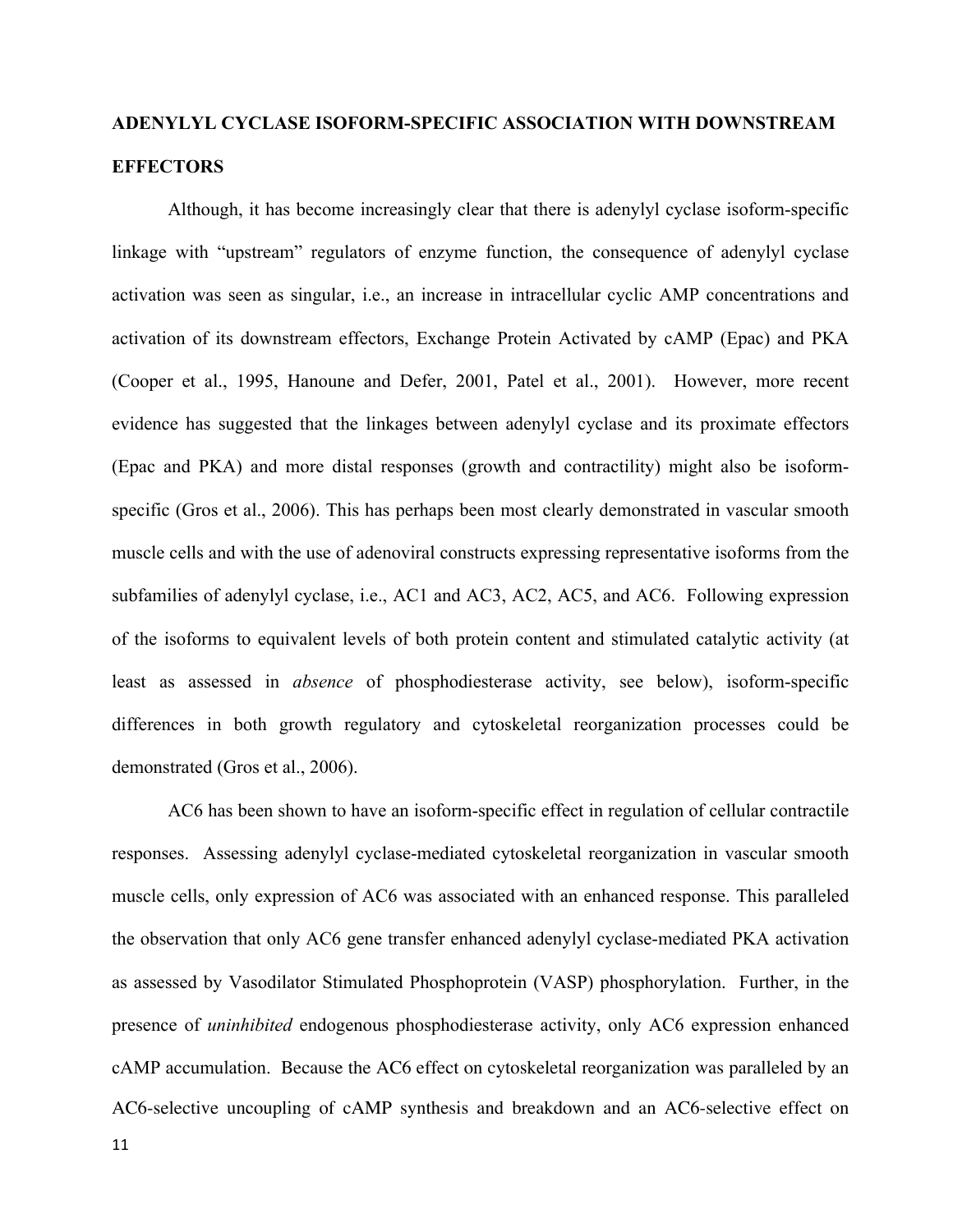phosphorylation of the PKA substrate, VASP, we hypothesized that the AC6 isoform may participate in molecular complexes devoid of phosphodiesterase but enriched in PKA/VASP as well as in intermediates in cytoskeletal rearrangements (Gros et al., 2006). Thus differential coupling of adenylyl cyclase isoforms with specific cell functions *in this setting* appeared to be best explained by cellular compartmentation of AC6 in a domain distinct from phosphodiesterase effects (at least relative to the other isoforms tested).

In regards to growth regulatory effects, expression of AC1 resulted in significantly greater inhibition of growth vs. both control cells as well as those expressing the other representative adenylyl cyclase isoforms. These isoform-selective growth regulatory effects paralleled the selective actions of AC1 expression to increase adenylyl cyclase-stimulated ERK activation vs. the effects seen with expression of the other isoforms tested. Further, a direct association between ERK and AC1 (and AC3) could be shown, suggesting that these proteins were part of a structural signalosome complex resulting in more efficient isoform-selective regulation of cell growth. The details of this structural complex are yet to be determined. Notably, in these studies, gene transfer of AC1/AC3 was NOT associated with any detectable increase in cAMP concentrations when assessed in the presence of *uninhibited* endogenous phosphodiesterase activity. (Gros et al., 2006) These finding could be explained by the efficient compartment-specific channeling of the product of adenylyl cyclase activity (i.e., cAMP) in these AC1/3 domains, not detectable in whole cell cAMP assays. However, these data might also suggest that the actions of AC1 and AC3 were a consequence of their association with ERK and were cAMP-independent.

Recent studies by Gao *et al.* support the hypothesis that adenylyl cyclase isoforms can have physiological effects independent of their cAMP generating function (Gao et al., 2011). Expressing a catalytically inactive AC6 mutant in cardiac myocytes, Gao *et al.* found these cells had reduced cellular hypertrophy and apoptosis when challenged with phenylephrine. These responses were similar to those observed when wild type AC6 was overexpressed. It was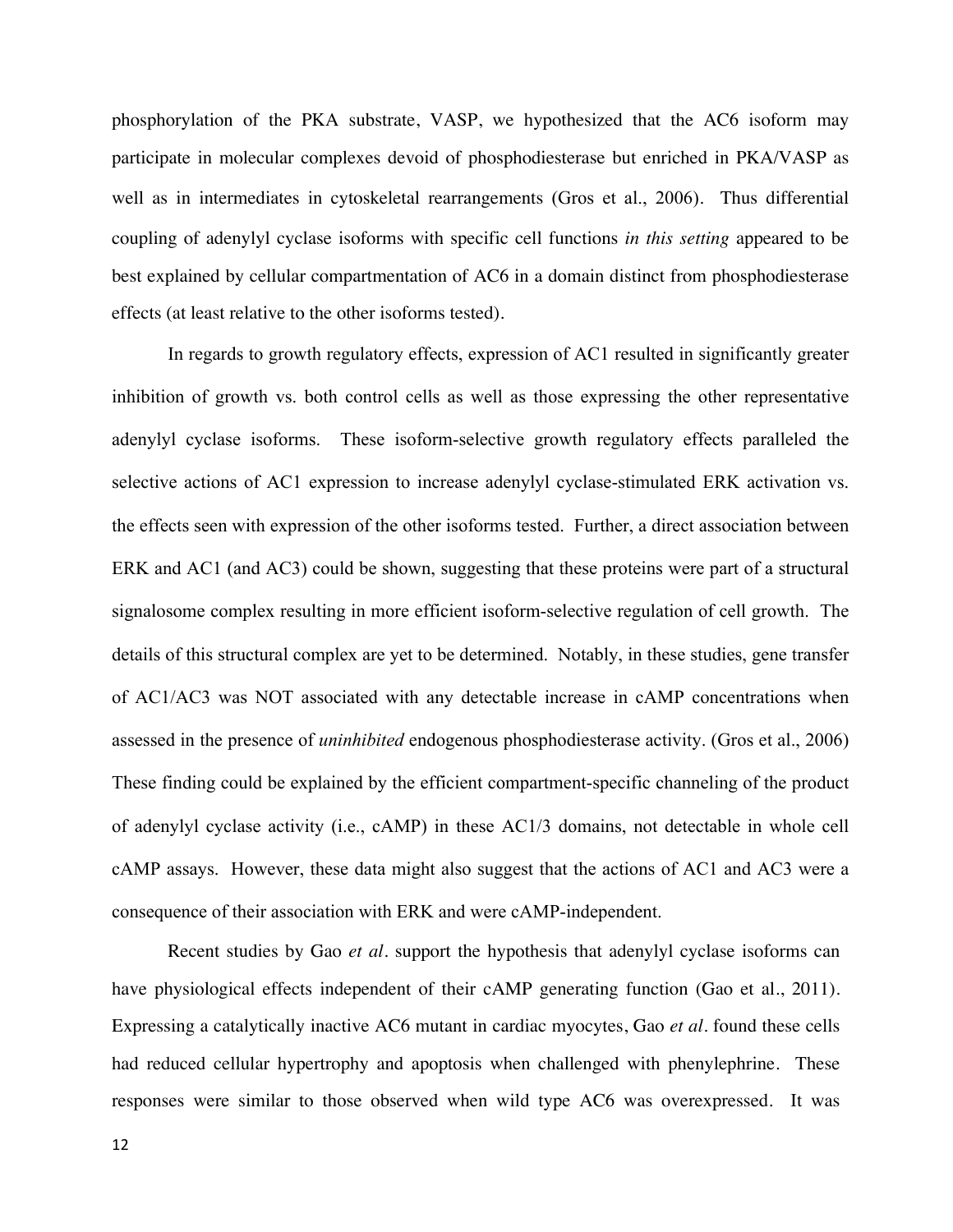hypothesized that in this model, AC6 facilitates formation of a signalasome between discreet signaling proteins regulating cell growth. Whether these effects are AC6 isoform-specific in this cell model, analogous to the AC1/3-specific effects on cell growth demonstrated in vascular smooth muscle cells, remains to be determined. However, in aggregate, these studies highlight the need to further understand the signaling complexes formed with specific AC isoforms.

## **ISOFORM-SPECIFIC REGULATION OF ADENYLYL CYCLASE FUNCTION: GENETIC APPROACHES**

As noted above, isoform-specific regulation of adenylyl cyclase has been shown in several contexts. However, the functional consequences of such isoform-specific regulation have only been more recently appreciated. Based on knockout mouse models, genetic disruption of specific AC isoforms has been associated with specific phenotypical defects. AC5 disruption is associated with increased longevity and protection against stress (Yan et al., 2007) but Parkinson-like motor dysfunction (Iwamoto et al., 2003). Genetic disruption of AC3 impairs male fertility and spermatozoon function (Livera et al., 2005) and anosmia (Wong et al., 2000). However, whether any of these phenotypes was truly isoform-specific or more generally related to the decrease in stimulated adenylyl cyclase activity in the tissues in which these specific isoforms predominated could not be determined. Further, the significance in humans of the isoform-specific phenotypes seen in animal models has only begun to be explored.

Perhaps the most illustrative approach in examining the impact of isoform-specific regulation of adenylyl cyclases in humans has utilized missense human genetic AC6 variants. The A674S variant of AC6 has been shown to be expressed in whites with an allelic frequency of approximately 6% (Gros et al., 2005). In cell systems, expression of the variant results in enhanced adenylyl cyclase activity and adenylyl cyclase-mediated cytoskeletal reorganization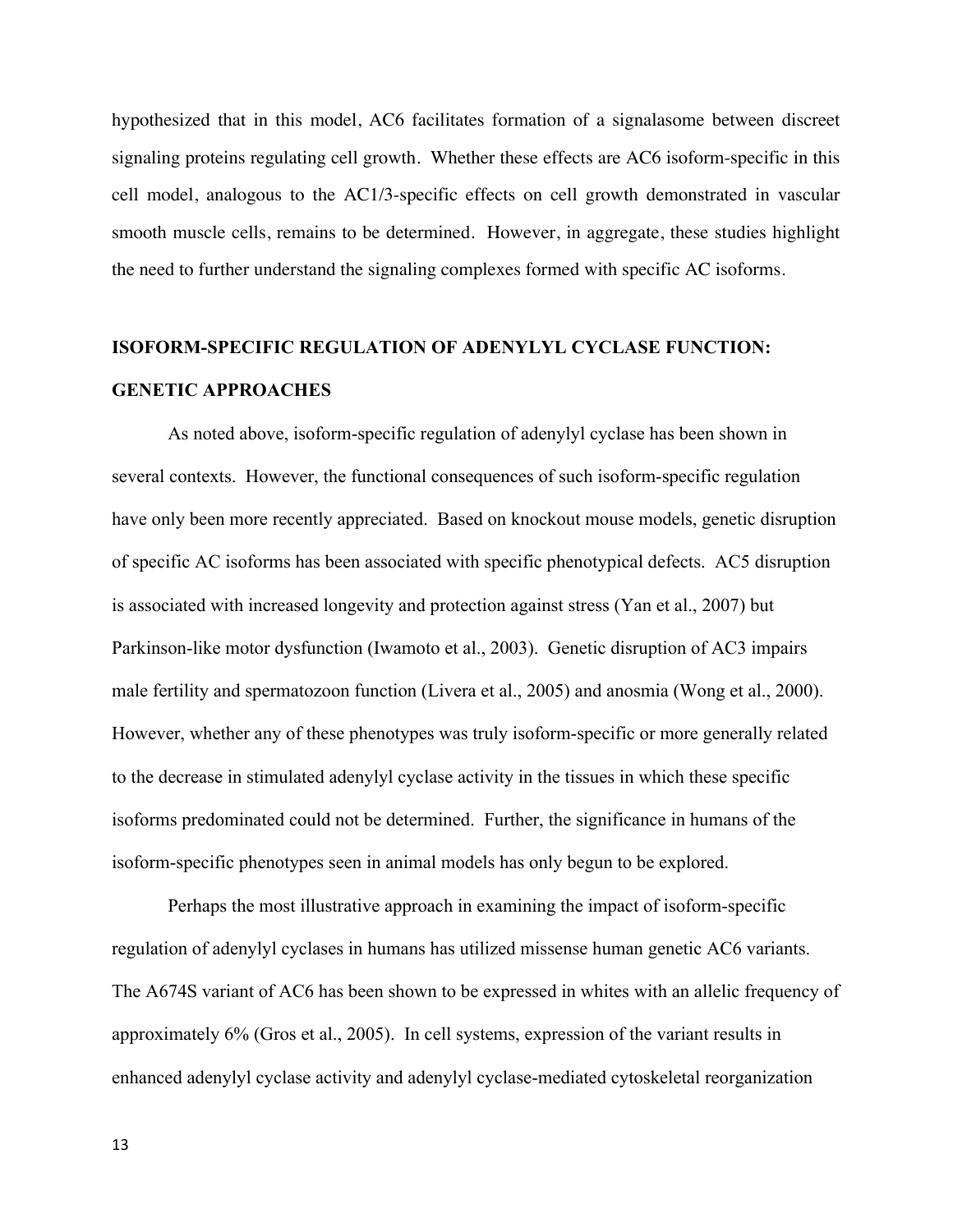(Gros et al., 2007). Further, mononuclear leukocytes from subjects expressing the A674S variant possessed increased adenylyl cyclase activity and adenylyl cyclase mediated cellular retraction. These cellular indices of enhanced adenylyl cyclase function based on expression of this variant paralleled increased potency of ß-adrenergic receptor-mediated vasodilation (Gros et al., 2007). Hemodynamically, younger healthy subjects expressing the variant demonstrated increased systolic blood pressure, heart rate, cardiac output and increased plasma rennin activity (Hodges et al.). This phenotype supports the hypothesis that physiological regulation of a specific isoform (AC6) results in the expression of a hyperkinetic hemodynamic phenotype. Whether those subjects demonstrating genetic variants of other AC isoforms, such as those of the AC1/AC3, will display alterations in regulation of cellular growth remains to be determined.

# **CHALLENGES TO PROGRESS IN THE ELUCIDATION OF ADENYLYL CYCLASE SIGNALASOMES.**

Efforts to define the signalosomes for each AC isoform are still in the early stages. ACs are notoriously difficult genes and proteins to work with due to their size, complexity and resistance to purification. ACs express at low levels in cells and the available tools for studying the proteins, such as antibodies, are of poor quality. ACs have sensitive tertiary structures that are required for normal activity and regulation, yet they also have long half lives, making siRNA knockdown troublesome. Methods for measuring AC activity have advanced in recent years with the development of Epac-based biosensors, including versions that can be targeted to subcellular domains. However, these methods of measuring cAMP still lag the fast and accurate spatial detection of calcium fluorophores and suffer from the need to exogenously express the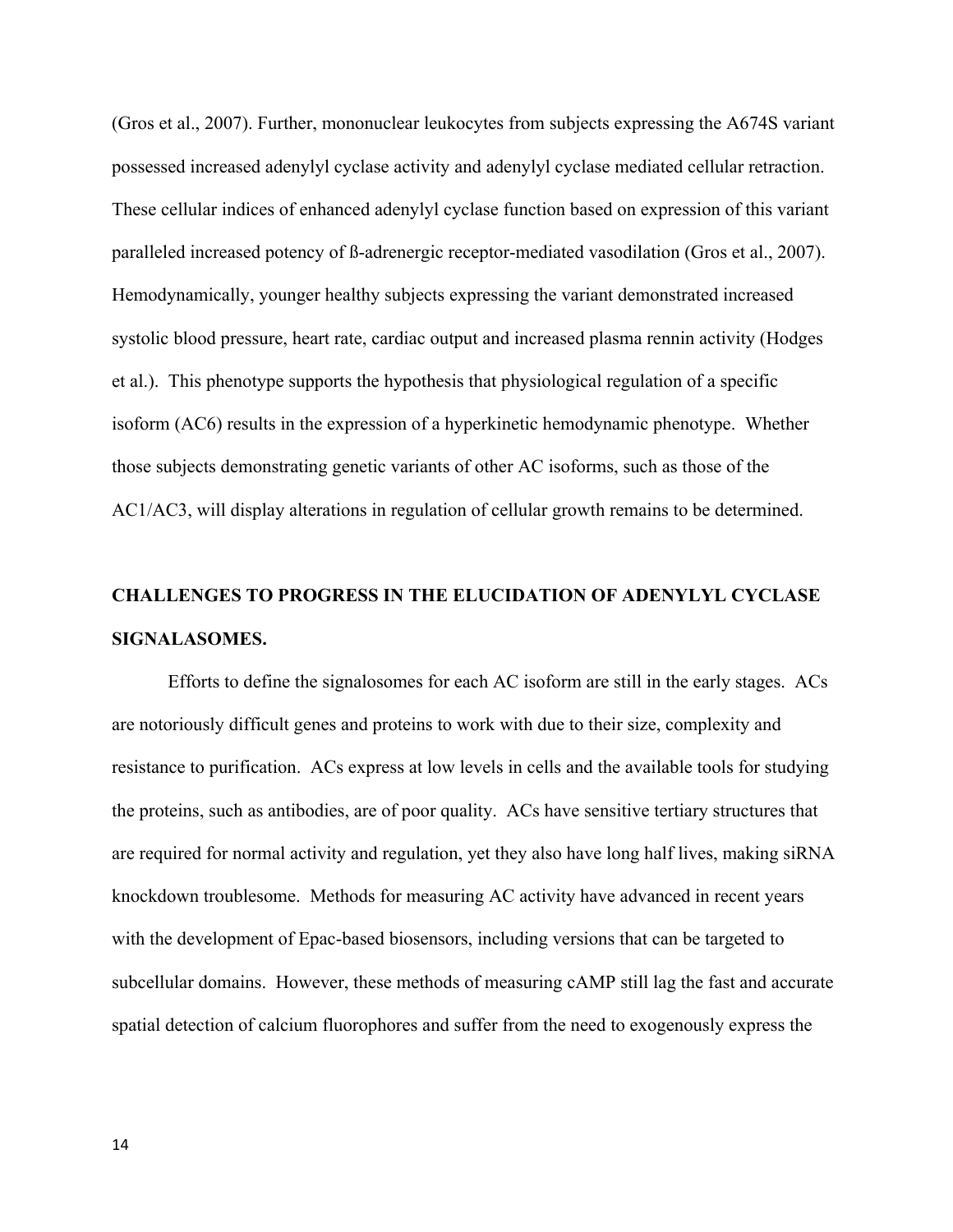sensor. Overcoming one or more of these methodological shortcomings will be required for even incremental advances in our understanding of AC signalasomes.

### **SUMMARY**

Interest in adenylyl cyclase regulation has waned in recent years, perhaps in part related to the perspective that the enzyme might not be a useful target for therapeutic regulation given its ubiquitous expression and multifunctional importance. However, recent studies have demonstrated that adenylyl cyclase isoforms are compartmentalized both structurally and functionally. These findings raise the potential for development of isoform-specific adenylyl cyclase ligands which may have both tissue and functional specificity as therapeutic agents. Understanding which isoforms of adenylyl cyclase mediate which cellular effects is bringing new significance to the development of isoform-specific ligands to regulate discrete cellular actions.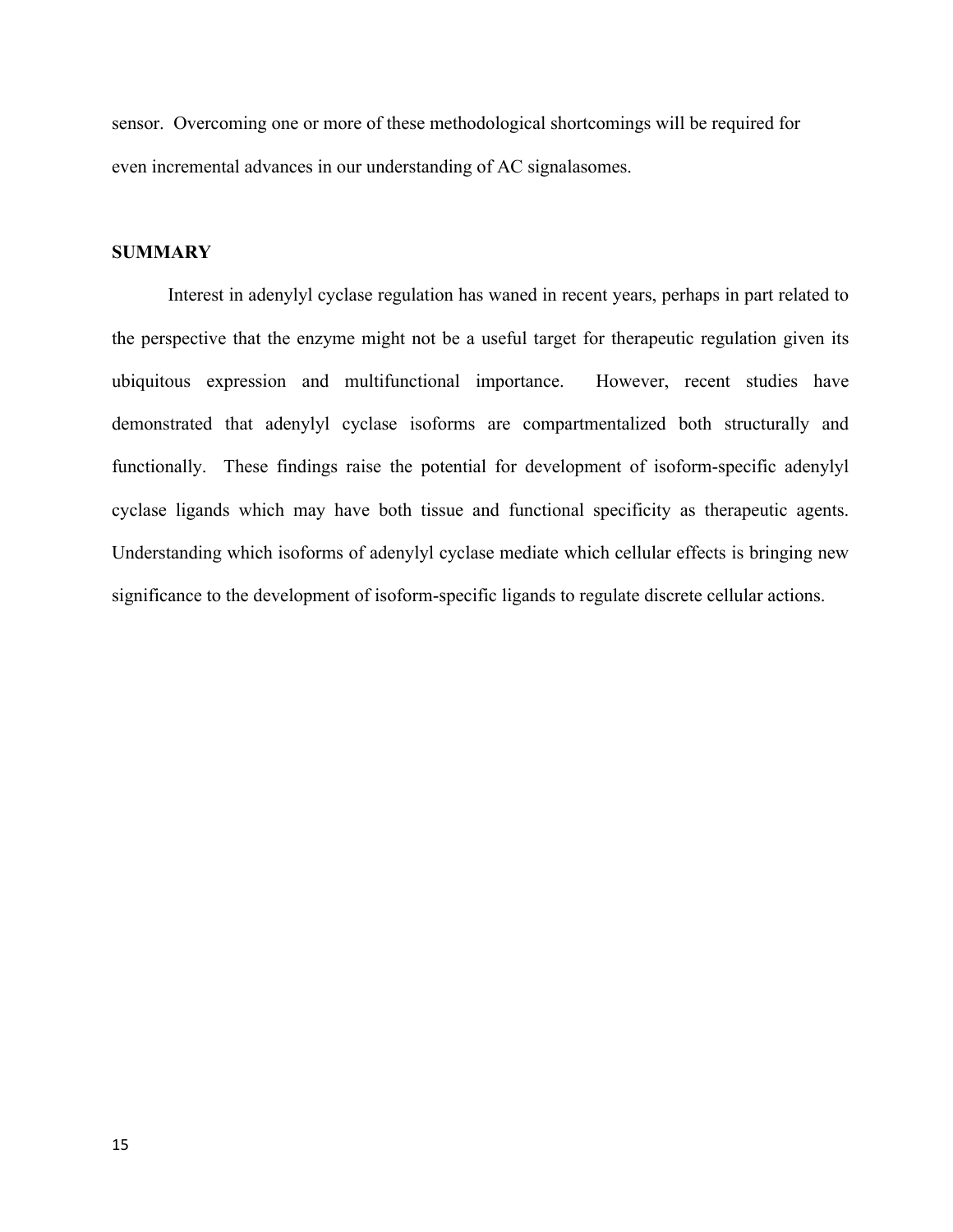### Table 1:

# **Isoform-specific Regulation of Adenylyl Cyclases**

| <b>Regulator</b>         | <b>Effect</b>      | <b>AC subtype</b>            | <b>References</b>                                                                                                                   |
|--------------------------|--------------------|------------------------------|-------------------------------------------------------------------------------------------------------------------------------------|
| G protein                |                    |                              |                                                                                                                                     |
| Gs                       | <b>Stimulation</b> | All Isoforms                 | (Iyengar, 1993)                                                                                                                     |
| Gi                       | Inhibition         | ACI, AC5, AC6; not AC2       | (Taussig et al., 1993a)<br>(Federman et al., 1992)<br>(Chen and Iyengar, 1993)<br>(Taussig et al., 1994)                            |
| $G\beta\gamma$           | Inhibition         | <b>AC1, AC5, AC6</b>         | (Taussig et al., 1993b)<br>(Bayewitch et al., 1998)                                                                                 |
|                          | <b>Stimulation</b> | AC2, AC4                     | (Tang and Gilman, 1991)<br>(Gao and Gilman, 1991)                                                                                   |
|                          |                    | <b>Conditional AC5, AC6</b>  | (Gao et al., 2007)                                                                                                                  |
| <b>Forskolin</b>         | <b>Stimulation</b> | All Isoforms (including AC9) | (Onda et al., 2001)<br>(Premont et al., 1996)<br>(Cumbay and Watts, 2004)                                                           |
| Calcium/Calmodulin       |                    |                              |                                                                                                                                     |
| $Ca2+/CaM$               | <b>Stimulation</b> | <b>AC1, AC3, AC8</b>         | (Tang et al., 1991)<br>(Choi et al., 1992)<br>(Cali et al., 1994)                                                                   |
| $Ca2+$                   | Inhibition         | <b>AC5, AC6</b>              | (Yoshimura and Cooper,<br>1992) (Katsushika et al.,<br>1992)                                                                        |
| <b>Kinase Regulation</b> |                    |                              |                                                                                                                                     |
| <b>PKC</b>               | <b>Stimulation</b> | AC1, AC2, AC3, AC5, AC7      | (Jacobowitz et al., 1993)<br>(Jacobowitz and Iyengar,<br>1994) (Bol et al., 1997)<br>(Kawabe et al., 1994)<br>(Watson et al., 1994) |
|                          | <b>Inhibition</b>  | AC6                          | (Lai et al., 1997)                                                                                                                  |
| <b>PKA</b>               | <b>Inhibition</b>  | <b>AC5. AC6</b>              | (Iwami et al., 1995)<br>(Chen et al., 1997)                                                                                         |
| <b>CaM Kinase</b>        | <b>Inhibition</b>  | <b>AC1. AC3</b>              | (Wayman et al., 1996) (Wei<br>et al., 1996)                                                                                         |
| <b>Raf kinase</b>        | <b>Stimulation</b> | <b>AC2, AC5, AC6</b>         | (Ding et al., 2004)                                                                                                                 |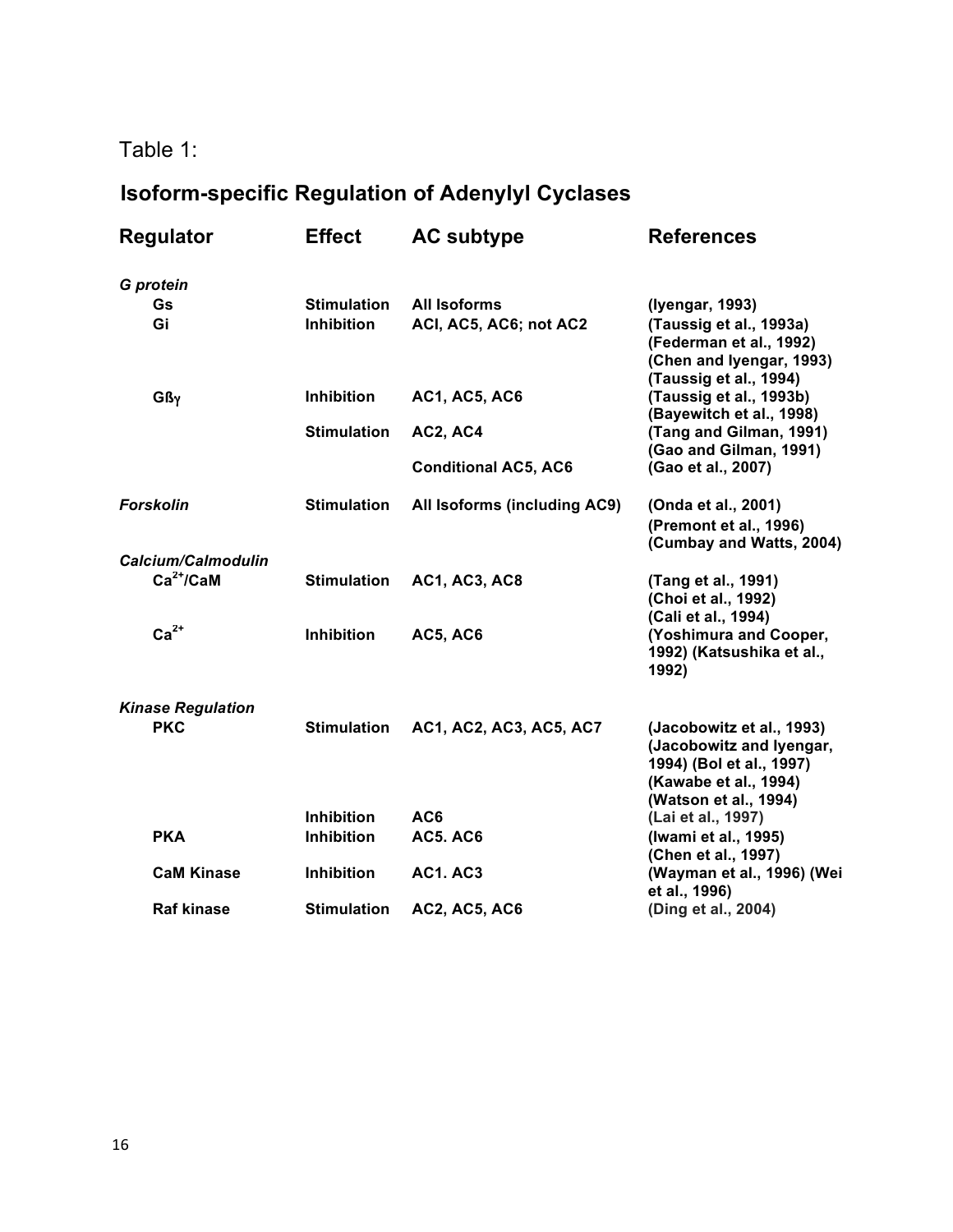

Figure: Schema of paradigms for isoform-specific adenylyl cyclase compartmentation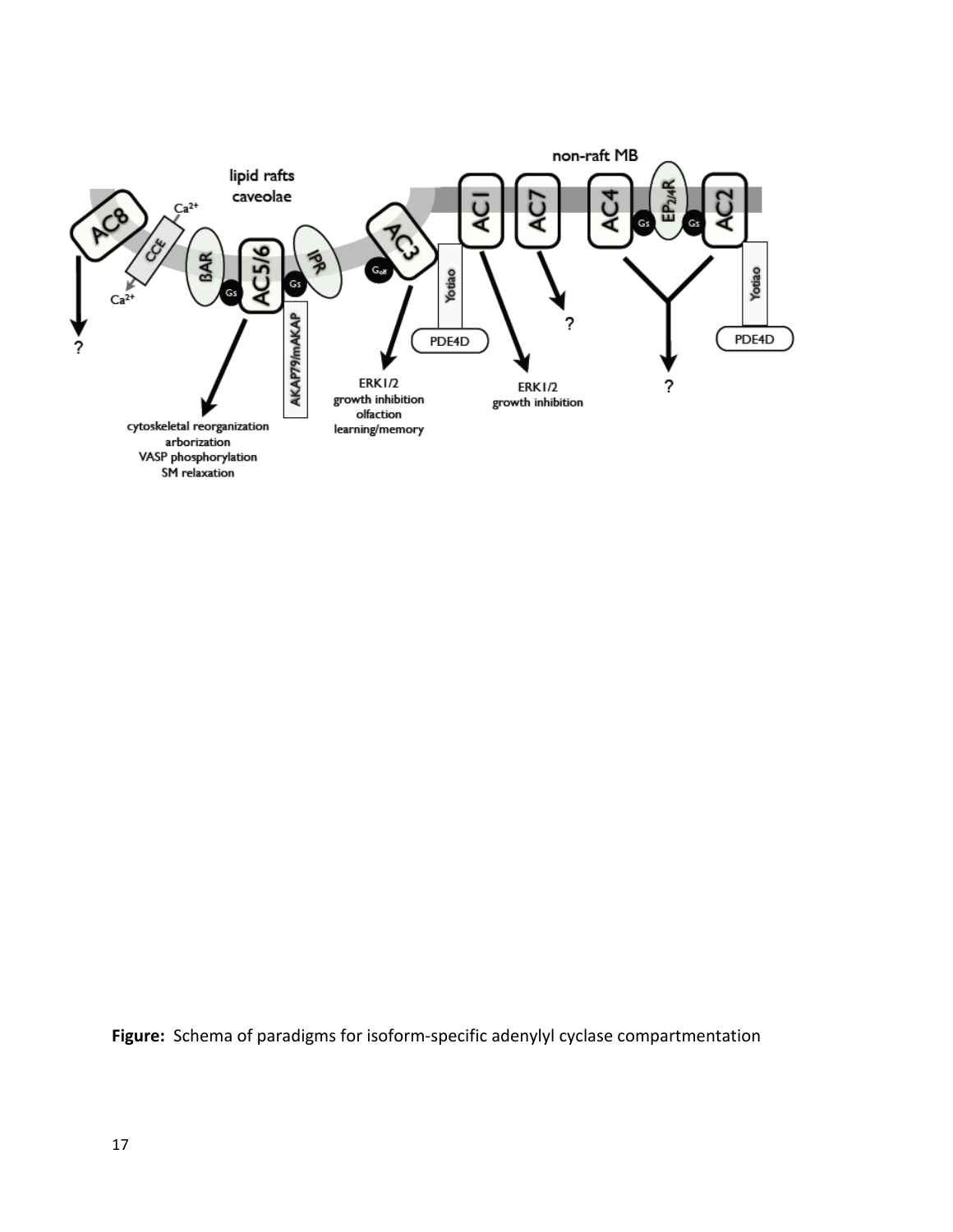### **References**

Bauman AL, Soughayer J, Nguyen BT, Willoughby D, Carnegie GK, Wong W, Hoshi N, Langeberg LK, Cooper DM, Dessauer CW, Scott JD (2006) Dynamic regulation of cAMP synthesis through anchored PKA-adenylyl cyclase V/VI complexes. Molecular cell 23: 925-931

Bayewitch ML, Avidor-Reiss T, Levy R, Pfeuffer T, Nevo I, Simonds WF, Vogel Z (1998) Inhibition of adenylyl cyclase isoforms V and VI by various Gbetagamma subunits. The FASEB journal : official publication of the Federation of American Societies for Experimental Biology 12: 1019-1025

Bogard AS, Xu C, Ostrom RS (2011) Human bronchial smooth muscle cells express adenylyl cyclase isoforms 2, 4, and 6 in distinct membrane microdomains. The Journal of pharmacology and experimental therapeutics 337: 209-217

Bol GF, Hulster A, Pfeuffer T (1997) Adenylyl cyclase type II is stimulated by PKC via C-terminal phosphorylation. Biochimica et Biophysica Acta 1358: 307-313

Cali JJ, Zwaagstra JC, Mons N, Cooper DM, Krupinski J (1994) Type VIII adenylyl cyclase. A Ca2+/calmodulin-stimulated enzyme expressed in discrete regions of rat brain. The Journal of biological chemistry 269: 12190-12195

Chen J, Iyengar R (1993) Inhibition of cloned adenylyl cyclases by mutant-activated Gi-alpha and specific suppression of type 2 adenylyl cyclase inhibition by phorbol ester treatment. The Journal of biological chemistry 268: 12253-12256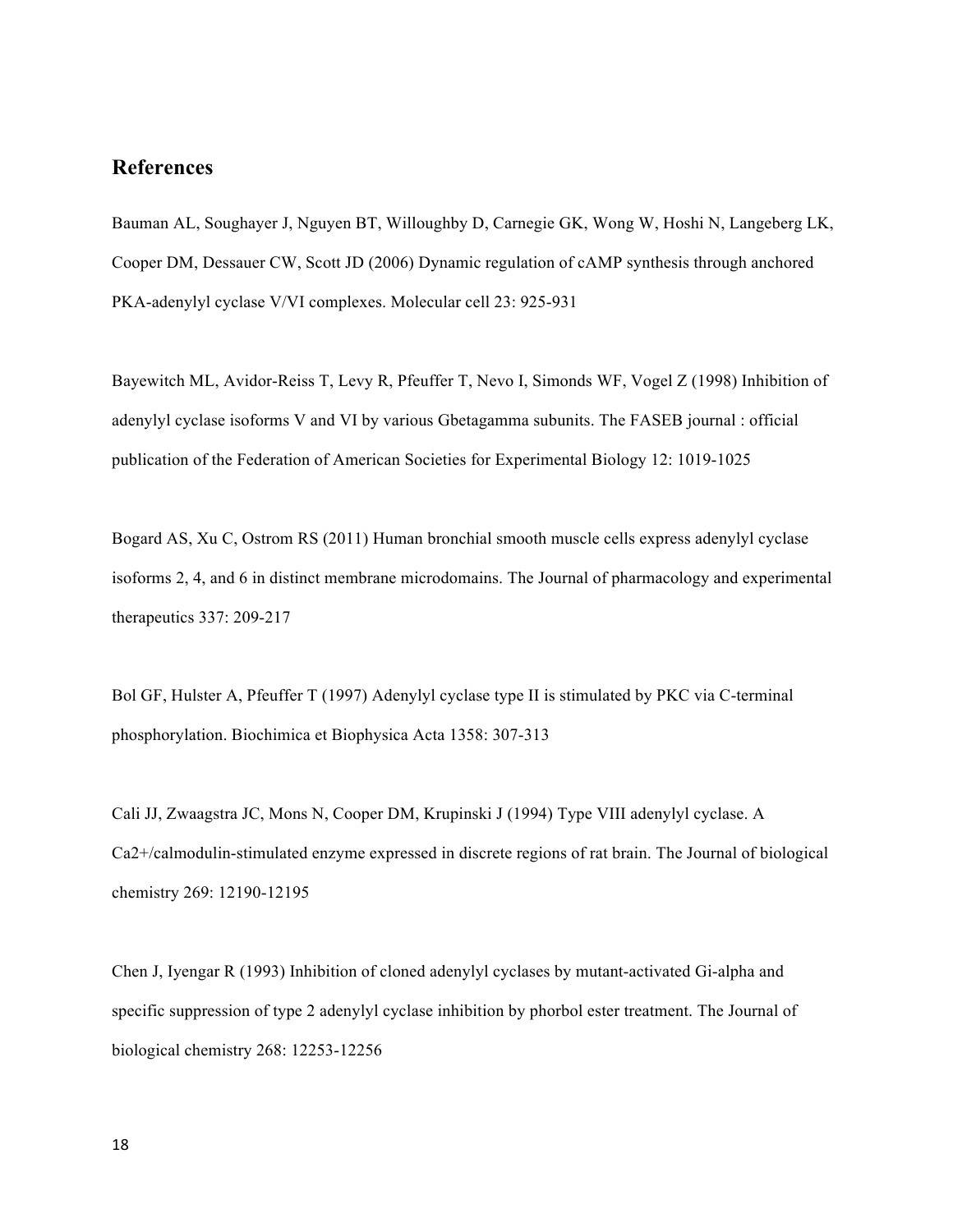Chen Y, Harry A, Li J, Smit MJ, Bai X, Magnusson R, Pieroni JP, Weng G, Iyengar R (1997) Adenylyl cyclase 6 is selectively regulated by protein kinase A phosphorylation in a region involved in Galphas stimulation. Proceedings of the National Academy of Sciences of the United States of America 94: 14100-14104

Choi EJ, Xia Z, Storm DR (1992) Stimulation of the type III olfactory adenylyl cyclase by calcium and calmodulin. Biochemistry 31: 6492-6498

Cooper DM (2003) Regulation and organization of adenylyl cyclases and cAMP. Biochem J 375: 517- 529\

Cooper DM, Mons N, Karpen JW (1995) Adenylyl cyclases and the interaction between calcium and cAMP signalling. Nature 374: 421-424

Crossthwaite AJ, Seebacher T, Masada N, Ciruela A, Dufraux K, Schultz JE, Cooper DM (2005) The cytosolic domains of Ca2+-sensitive adenylyl cyclases dictate their targeting to plasma membrane lipid rafts. J Biol Chem 280: 6380-6391

Cumbay MG, Watts VJ (2004) Novel regulatory properties of human type 9 adenylate cyclase. J Pharmacol Exp Ther 310: 108-115

Dessauer CW (2009) Adenylyl cyclase--A-kinase anchoring protein complexes: the next dimension in cAMP signaling. Molecular Pharmacology 76: 935-941

Ding Q, Gros R, Gray ID, Taussig R, Ferguson SS, Feldman RD (2004) Raf kinase activation of adenylyl cyclases: isoform-selective regulation. Mol Pharmacol 66: 921-928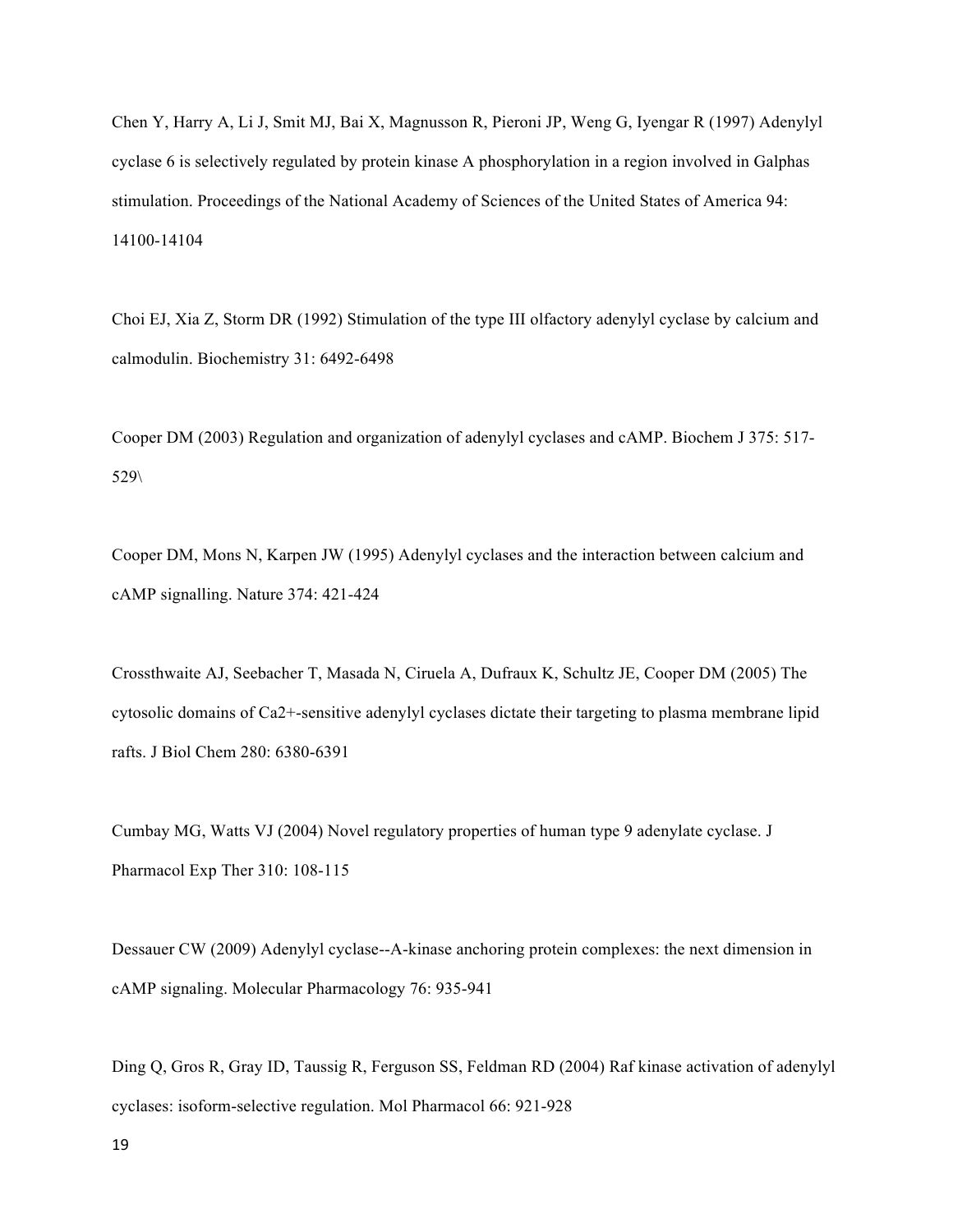Efendiev R, Dessauer CW (2011) AKAPs and adenylyl cyclase in cardiovascular physiology and pathology. J Cardiovasc Pharmacol in press

Efendiev R, Samelson BK, Nguyen BT, Phatarpekar PV, Baameur F, Scott JD, Dessauer CW (2010) AKAP79 interacts with multiple adenylyl cyclase (AC) isoforms and scaffolds AC5 and -6 to alphaamino-3-hydroxyl-5-methyl-4-isoxazole-propionate (AMPA) receptors. The Journal of biological chemistry 285: 14450-14458

Fagan KA, Mons N, Cooper DMF (1998) Dependence of the Ca2+-inhibitable Adenylyl Cyclase of C6,  $\tilde{A}$ i2B Glioma Cells on Capacitative Ca2+ Entry. Journal of Biological Chemistry 273: 9297-9305

Fagan KA, Smith KE, Cooper DM (2000) Regulation of the Ca2+-inhibitable adenylyl cyclase type VI by capacitative Ca2+ entry requires localization in cholesterol-rich domains. Journal of Biological Chemistry 275: 26530-26537

Federman AD, Conklin BR, Schrader KA, Reed RR, Bourne HR (1992) Hormonal stimulation of adenylyl cyclase through Gi-protein beta gamma subunits. Nature 356: 159-161

Gao BN, Gilman AG (1991) Cloning and expression of a widely distributed (type IV) adenylyl cyclase. Proceedings of the National Academy of Sciences of the United States of America 88: 10178-10182

Gao MH, Tang T, Lai NC, Miyanohara A, Guo T, Tang R, Firth AL, Yuan JX, Hammond HK (2011) Beneficial effects of adenylyl cyclase type 6 (AC6) expression persist using a catalytically inactive AC6 mutant. Mol Pharmacol 79: 381-388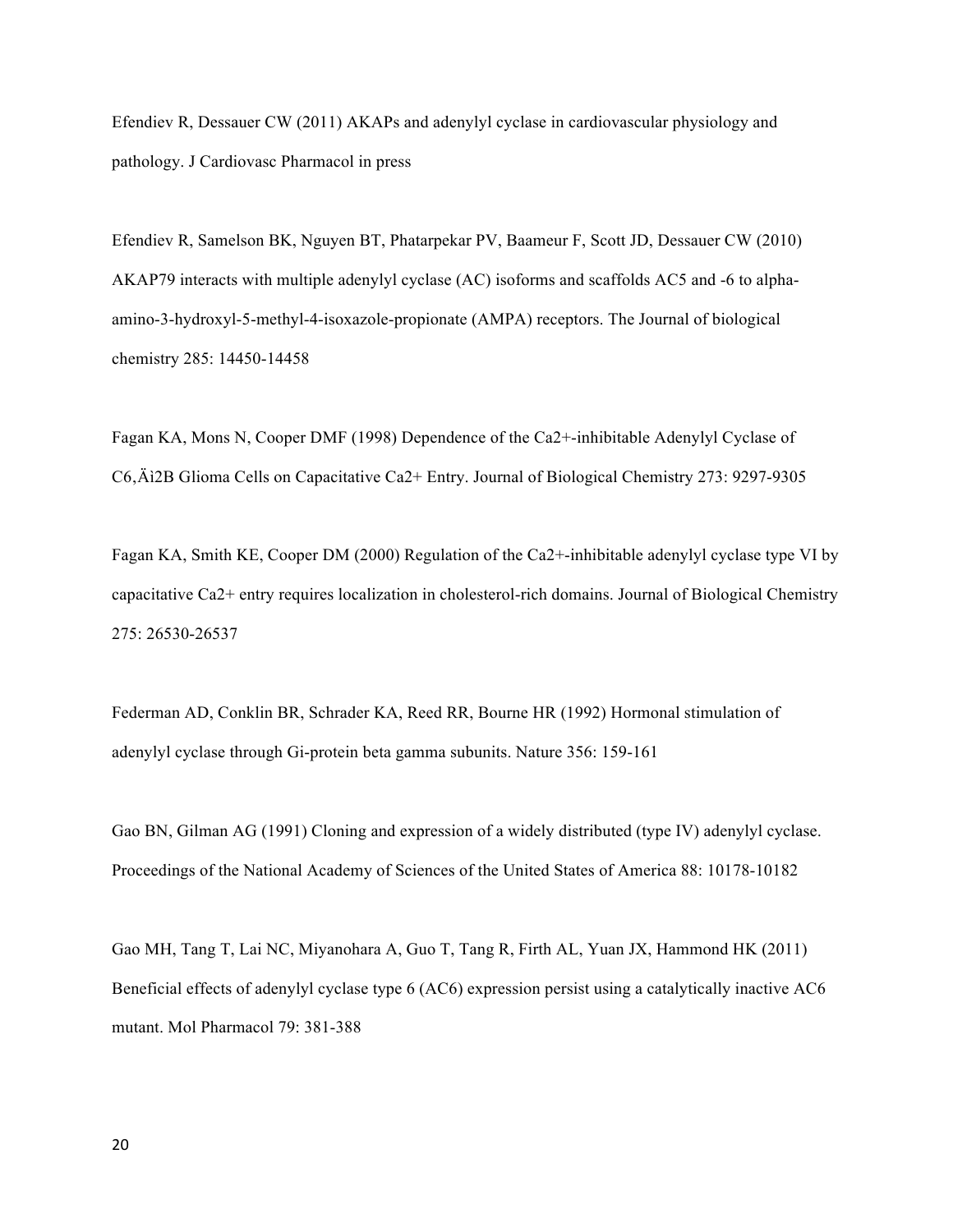Gao X, Sadana R, Dessauer CW, Patel TB (2007) Conditional stimulation of type V and VI adenylyl cyclases by G protein betagamma subunits. The Journal of biological chemistry 282: 294-302

Gros R, Ding Q, Cao H, Main T, Hegele RA, Feldman RD (2005) Identification of a dysfunctional missense single nucleotide variant of human adenylyl cyclase VI. Clin Pharmacol Ther 77: 271-278

Gros R, Ding Q, Chorazyczewski J, Pickering JG, Limbird LE, Feldman RD (2006) Adenylyl Cyclase Isoform-Selective Regulation of Vascular Smooth Muscle Proliferation and Cytoskeletal Reorganization. Circulation Research 99:845-52

Gros R, Van Uum S, Hutchinson-Jaffe A, Ding Q, Pickering JG, Hegele RA, Feldman RD (2007) Increased enzyme activity and beta-adrenergic mediated vasodilation in subjects expressing a singlenucleotide variant of human adenylyl cyclase 6. Arterioscler Thromb Vasc Biol 27: 2657-2663

Hanoune J, Defer N (2001) Regulation and role of adenylyl cyclase isoforms. Annu Rev Pharmacol Toxicol 41: 145-174

Harry A, Chen Y, Magnusson R, Iyengar R, Weng G (1997) Differential regulation of adenylyl cyclases by Galphas. J Biol Chem 272: 19017-19021

Hodges GJ, Gros R, Hegele RA, Van Uum S, Shoemaker JK, Feldman RD (2010) Increased blood pressure and hyperdynamic cardiovascular responses in carriers of a common hyperfunctional variant of adenylyl cyclase 6. J Pharmacol Exp Ther 335: 451-457

Iwami G, Kawabe J, Ebina T, Cannon PJ, Homcy CJ, Ishikawa Y (1995) Regulation of adenylyl cyclase by protein kinase A. Journal of Biological Chemistry 270: 12481-12484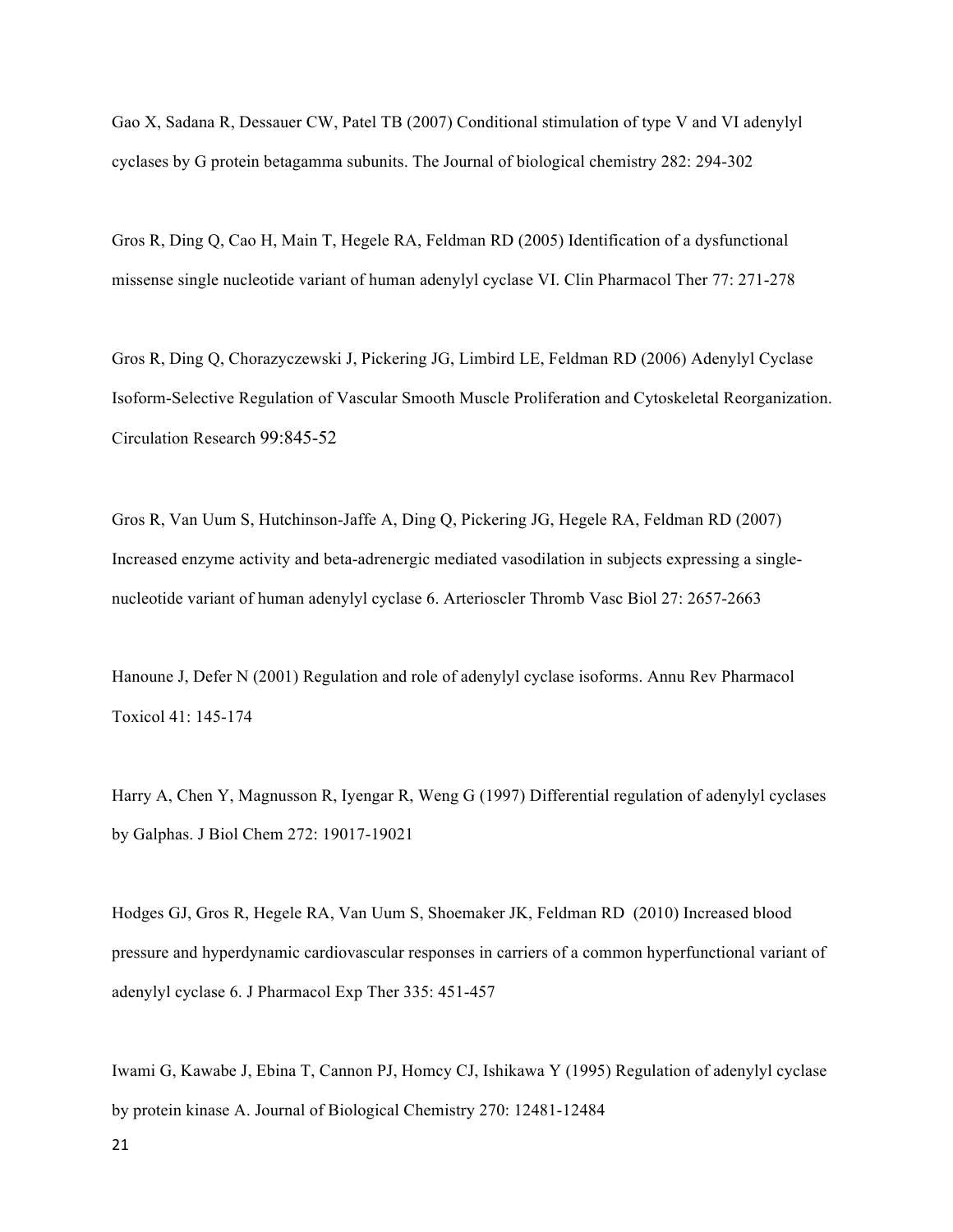Iwamoto T, Okumura S, Iwatsubo K, Kawabe J, Ohtsu K, Sakai I, Hashimoto Y, Izumitani A, Sango K, Ajiki K, Toya Y, Umemura S, Goshima Y, Arai N, Vatner SF, Ishikawa Y (2003) Motor dysfunction in type 5 adenylyl cyclase-null mice. J Biol Chem 278: 16936-16940

Iyengar R (1993) Molecular and functional diversity of mammalian Gs-stimulated adenylyl cyclases. FASEB J 7: 768-775

Jacobowitz O, Chen J, Premont RT, Iyengar R (1993) Stimulation of specific types of Gs-stimulated adenylyl cyclases by phorbol ester treatment. The Journal of biological chemistry 268: 3829-3832

Jacobowitz O, Iyengar R (1994) Phorbol ester-induced stimulation and phosphorylation of adenylyl cyclase 2. Proceedings of the National Academy of Sciences of the United States of America 91: 10630- 10634

Kapiloff MS, Piggott LA, Sadana R, Li J, Heredia LA, Henson E, Efendiev R, Dessauer CW (2009) An adenylyl cyclase-mAKAPbeta signaling complex regulates cAMP levels in cardiac myocytes. The Journal of biological chemistry 284: 23540-23546

Katsushika S, Chen L, Kawabe J, Nilakantan R, Halnon NJ, Homcy CJ, Ishikawa Y (1992) Cloning and characterization of a sixth adenylyl cyclase isoform: types V and VI constitute a subgroup within the mammalian adenylyl cyclase family. Proceedings of the National Academy of Sciences of the United States of America 89: 8774-8778

Kawabe J, Iwami G, Ebina T, Ohno S, Katada T, Ueda Y, Homcy CJ, Ishikawa Y (1994) Differential activation of adenylyl cyclase by protein kinase C isoenzymes. The Journal of biological chemistry 269: 16554-16558

22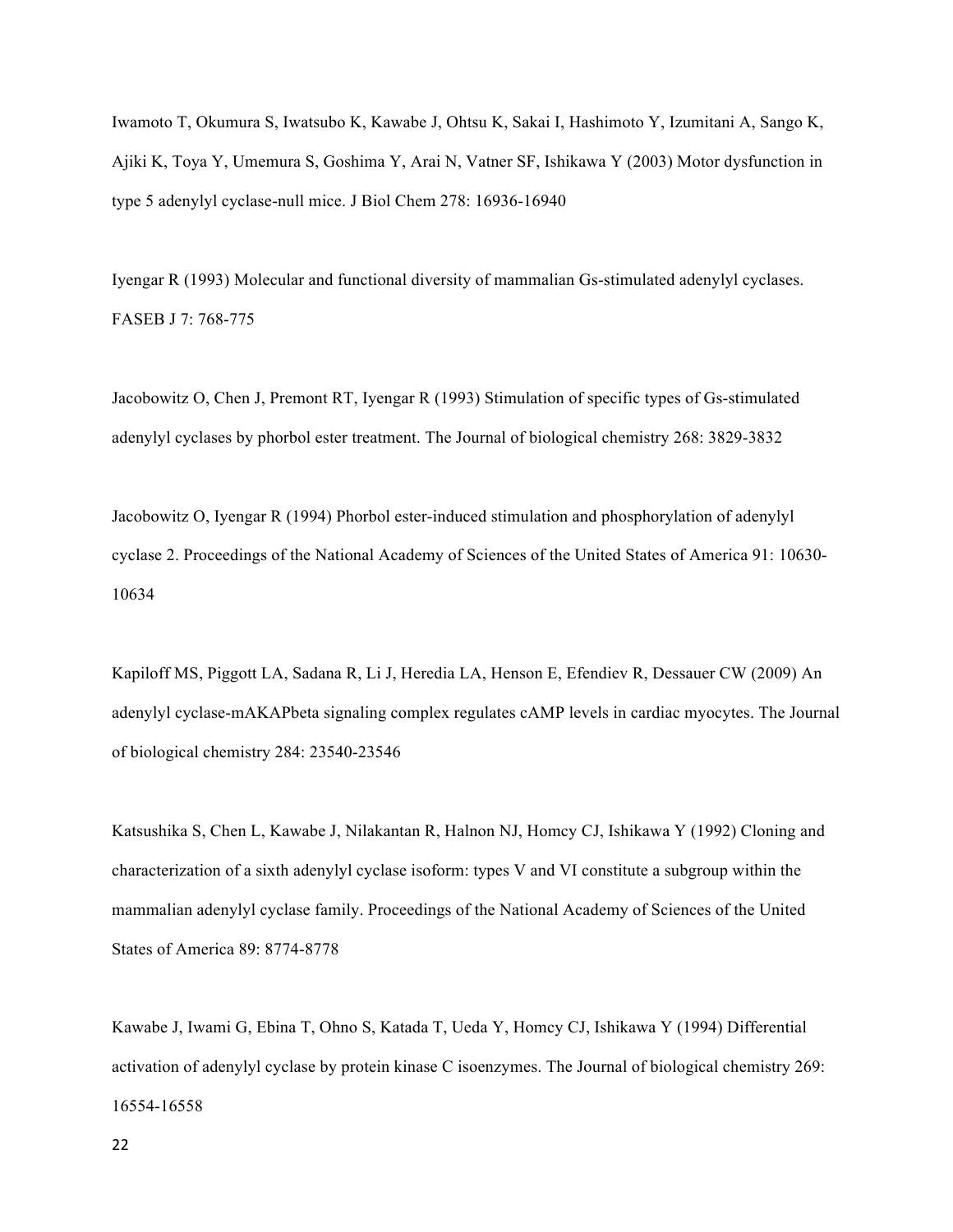Lai HL, Yang TH, Messing RO, Ching YH, Lin SC, Chern Y (1997) Protein kinase C inhibits adenylyl cyclase type VI activity during desensitization of the A2a-adenosine receptor-mediated cAMP response. Journal of Biological Chemistry 272: 4970-4977

Lee M, Lelievre V, Zhao P, Torres M, Rodriguez W, Byun JY, Doshi S, Ioffe Y, Gupta G, de los Monteros AE, de Vellis J, Waschek J (2001) Pituitary adenylyl cyclase-activating polypeptide stimulates DNA synthesis but delays maturation of oligodendrocyte progenitors. J Neurosci 21: 3849-3859

Livera G, Xie F, Garcia MA, Jaiswal B, Chen J, Law E, Storm DR, Conti M (2005) Inactivation of the mouse adenylyl cyclase 3 gene disrupts male fertility and spermatozoon function. Mol Endocrinol 19: 1277-1290

Marx SO, Kurokawa J, Reiken S, Motoike H, D'Armiento J, Marks AR, Kass RS (2002) Requirement of a macromolecular signaling complex for beta adrenergic receptor modulation of the KCNQ1-KCNE1 potassium channel. Science 295: 496-499

Onda T, Hashimoto Y, Nagai M, Kuramochi H, Saito S, Yamazaki H, Toya Y, Sakai I, Homcy CJ, Nishikawa K, Ishikawa Y (2001) Type-specific regulation of adenylyl cyclase. Selective pharmacological stimulation and inhibition of adenylyl cyclase isoforms. J Biol Chem 276: 47785-47793

Ostrom RS, Gregorian C, Drenan RM, Xiang Y, Regan JW, Insel PA (2001) Receptor number and caveolar co-localization determine receptor coupling efficiency to adenylyl cyclase. J Biol Chem 276: 42063-42069.

Ostrom RS, Insel PA (2004) The evolving role of lipid rafts and caveolae in G protein-coupled receptor signaling: Implications for molecular pharmacology. Br J Pharmacol 143: 235-245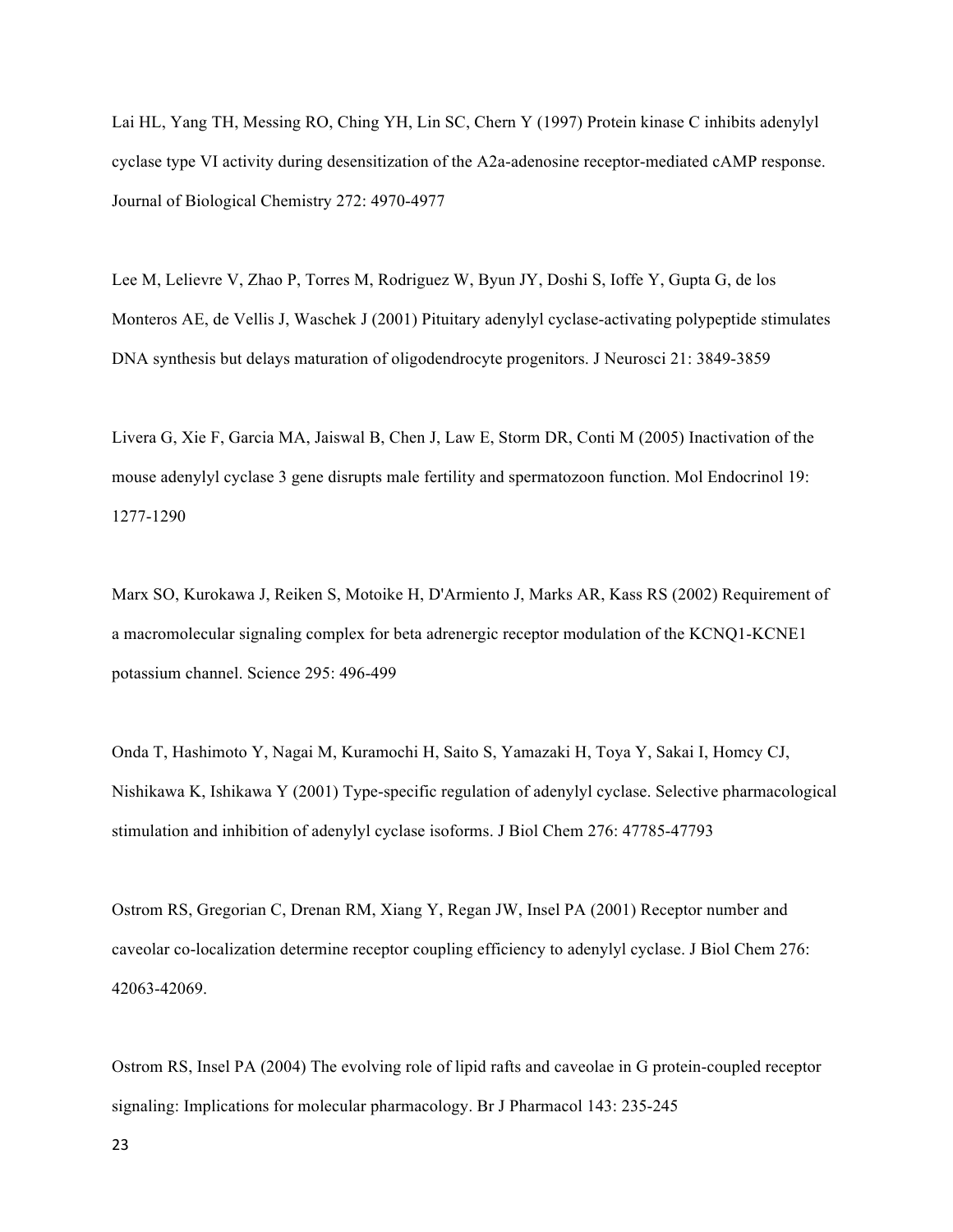Ostrom RS, Liu X, Head BP, Gregorian C, Seasholtz TM, Insel PA (2002) Localization of adenylyl cyclase isoforms and G protein-coupled receptors in vascular smooth muscle cells: expression in caveolin-rich and noncaveolin domains. Mol Pharmacol 62: 983-992

Ostrom RS, Violin JD, Coleman S, Insel PA (2000) Selective enhancement of beta-adrenergic receptor signaling by overexpression of adenylyl cyclase type 6: colocalization of receptor and adenylyl cyclase in caveolae of cardiac myocytes. Mol Pharmacol 57: 1075-1079

Pagano M, Clynes MA, Masada N, Ciruela A, Ayling LJ, Wachten S, Cooper DM (2009) Insights into the residence in lipid rafts of adenylyl cyclase AC8 and its regulation by capacitative calcium entry. Am J Physiol Cell Physiol 296: C607-619

Patel TB, Du Z, Pierre S, Cartin L, Scholich K (2001) Molecular biological approaches to unravel adenylyl cyclase signaling and function. Gene 269: 13-25

Piggott LA, Bauman AL, Scott JD, Dessauer CW (2008) The A-kinase anchoring protein Yotiao binds and regulates adenylyl cyclase in brain. Proceedings of the National Academy of Sciences of the United States of America 105: 13835-13840

Premont RT, Matsuoka I, Mattei MG, Pouille Y, Defer N, Hanoune J (1996) Identification and characterization of a widely expressed form of adenylyl cyclase. J Biol Chem 271: 13900-13907

Smith KE, Gu C, Fagan KA, Hu B, Cooper DM (2002) Residence of adenylyl cyclase type 8 in caveolae is necessary but not sufficient for regulation by capacitative Ca2+ entry. J Biol Chem 277: 6025-6031. Sunahara RK, Taussig R (2002) Isoforms of mammalian adenylyl cyclase: multiplicities of signaling. Mol Interv 2: 168-184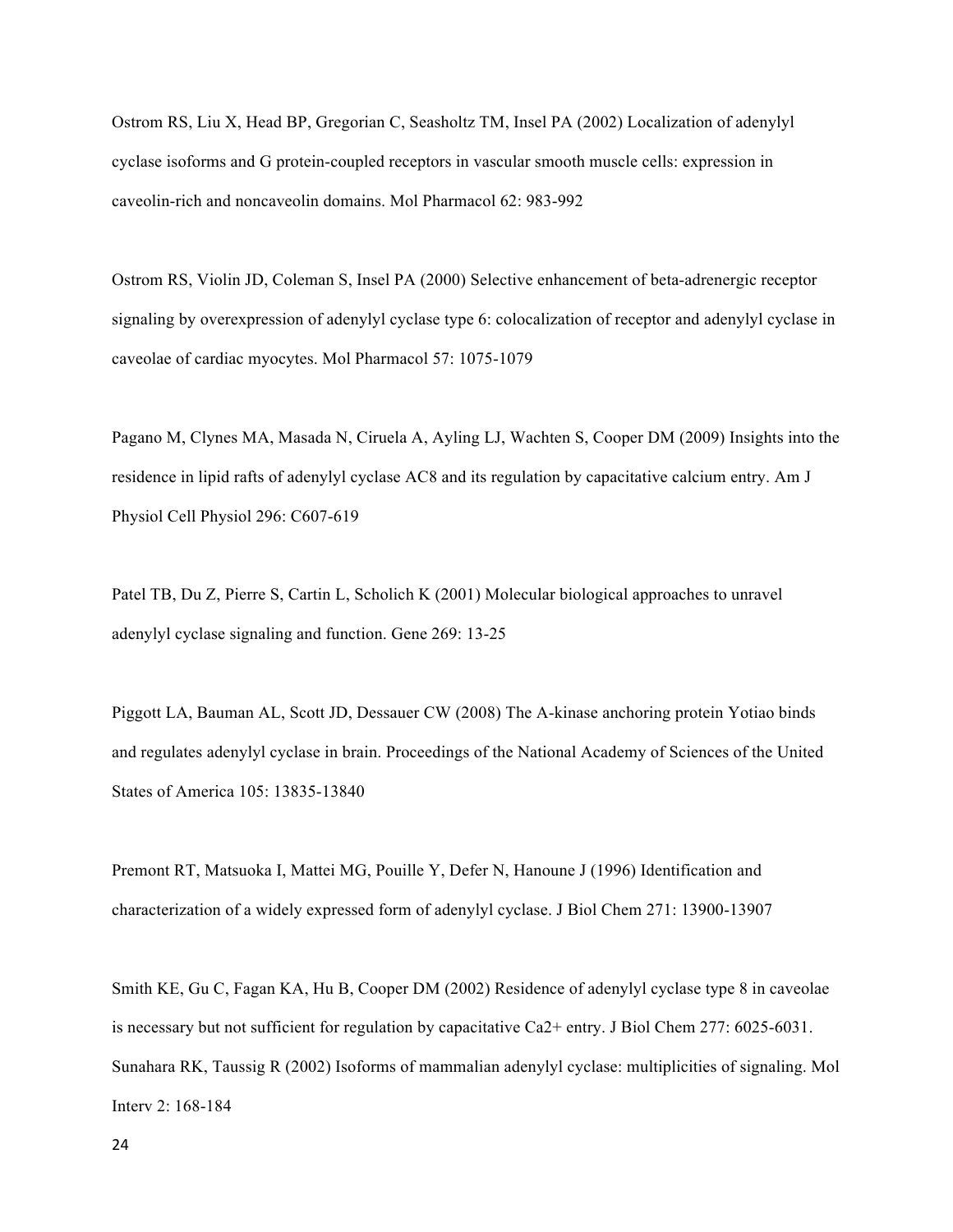Tang WJ, Gilman AG (1991) Type-specific regulation of adenylyl cyclase by G protein beta gamma subunits. Science 254: 1500-1503

Tang WJ, Krupinski J, Gilman AG (1991) Expression and characterization of calmodulin-activated (type I) adenylylcyclase. The Journal of biological chemistry 266: 8595-8603

Taussig R, Iniguez-Lluhi JA, Gilman AG (1993a) Inhibition of adenylyl cyclase by Gi alpha. Science 261: 218-221

Taussig R, Quarmby LM, Gilman AG (1993b) Regulation of purified type I and type II adenylylcyclases by G protein beta gamma subunits. The Journal of biological chemistry 268: 9-12

Taussig R, Tang WJ, Hepler JR, Gilman AG (1994) Distinct patterns of bidirectional regulation of mammalian adenylyl cyclases. The Journal of biological chemistry 269: 6093-6100

Thangavel M, Liu X, Sun SQ, Kaminsky J, Ostrom RS (2009) The C1 and C2 domains target human type 6 adenylyl cyclase to lipid rafts and caveolae. Cellular Signalling 21: 301-308

Thomas JM, Hoffman BB (1996) Isoform-specific sensitization of adenylyl cyclase activity by prior activation of inhibitory receptors: role of beta gamma subunits in transducing enhanced activity of the type VI isoform. Mol Pharmacol 49: 907-914

Wang T, Brown MJ (2004) Differential expression of adenylyl cyclase subtypes in human cardiovascular system. Mol Cell Endocrinol 223: 55-62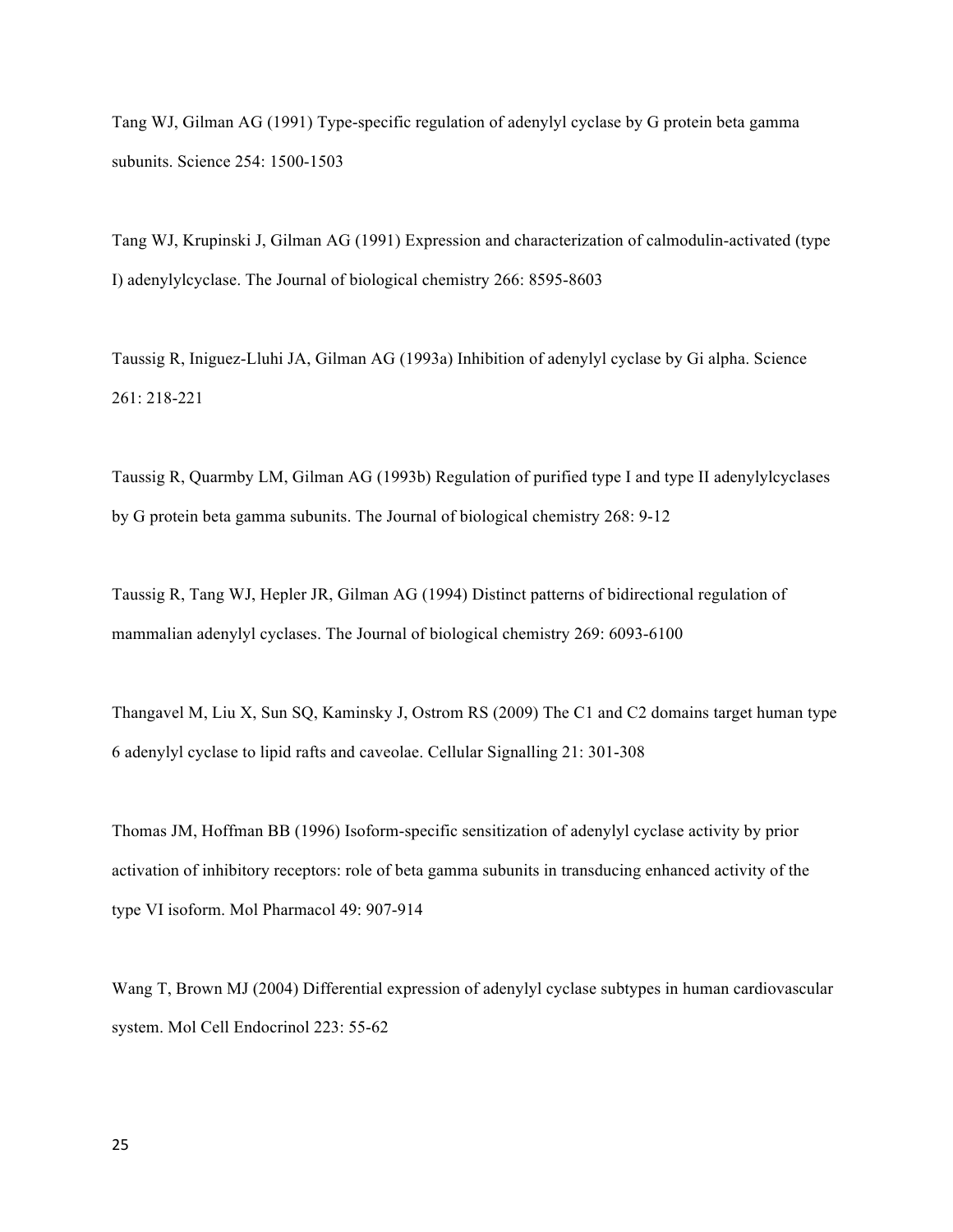Watson PA, Krupinski J, Kempinski AM, Frankenfield CD (1994) Molecular cloning and characterization of the type VII isoform of mammalian adenylyl cyclase expressed widely in mouse tissues and in S49 mouse lymphoma cells. The Journal of biological chemistry 269: 28893-28898

Wayman GA, Wei J, Wong S, Storm DR (1996) Regulation of type I adenylyl cyclase by calmodulin kinase IV in vivo. Mol Cell Biol 16: 6075-6082

Wei J, Wayman G, Storm DR (1996) Phosphorylation and inhibition of type III adenylyl cyclase by calmodulin-dependent protein kinase II in vivo. J Biol Chem 271: 24231-24235.

Willoughby D, Masada N, Wachten S, Pagano M, Halls ML, Everett KL, Ciruela A, Cooper DM (2010) AKAP79/150 interacts with AC8 and regulates Ca2+-dependent cAMP synthesis in pancreatic and neuronal systems. The Journal of biological chemistry 285: 20328-20342

Wong ST, Baker LP, Trinh K, Hetman M, Suzuki LA, Storm DR, Bornfeldt KE (2001) Adenylyl cyclase 3 mediates prostaglandin E(2)-induced growth inhibition in arterial smooth muscle cells. J Biol Chem 276: 34206-34212

Wong ST, Trinh K, Hacker B, Chan GC, Lowe G, Gaggar A, Xia Z, Gold GH, Storm DR (2000) Disruption of the type III adenylyl cyclase gene leads to peripheral and behavioral anosmia in transgenic mice. Neuron 27: 487-497

Wuttke MS, Buck J, Levin LR (2001) Bicarbonate-regulated soluble adenylyl cyclase. JOP 2: 154-158 Yan L, Vatner DE, O'Connor JP, Ivessa A, Ge H, Chen W, Hirotani S, Ishikawa Y, Sadoshima J, Vatner SF (2007) Type 5 adenylyl cyclase disruption increases longevity and protects against stress. Cell 130: 247-258